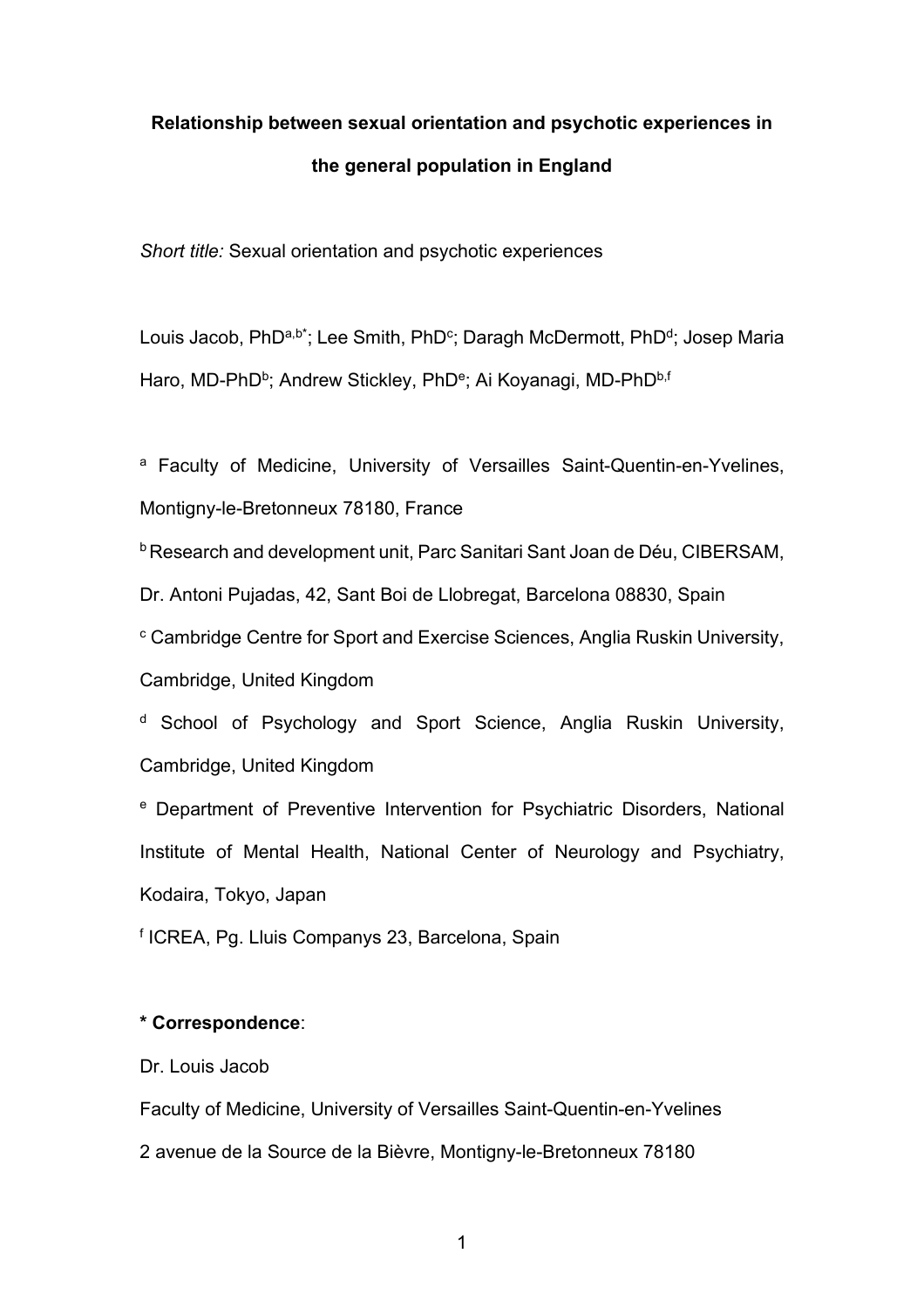## France

Tel.: +33-(0)6-27-88-37-06

louis.jacob.contacts@gmail.com

**Table count:** 2

**Figure count:** 1

**Number of appendixes:** 3

**Number of words in the main body of the article:** 4672

**Number of words in the abstract:** 241

**Number of characters in the title (with spaces):** 102

**Number of characters in the short title (with spaces):** 44

**Number of references:** 55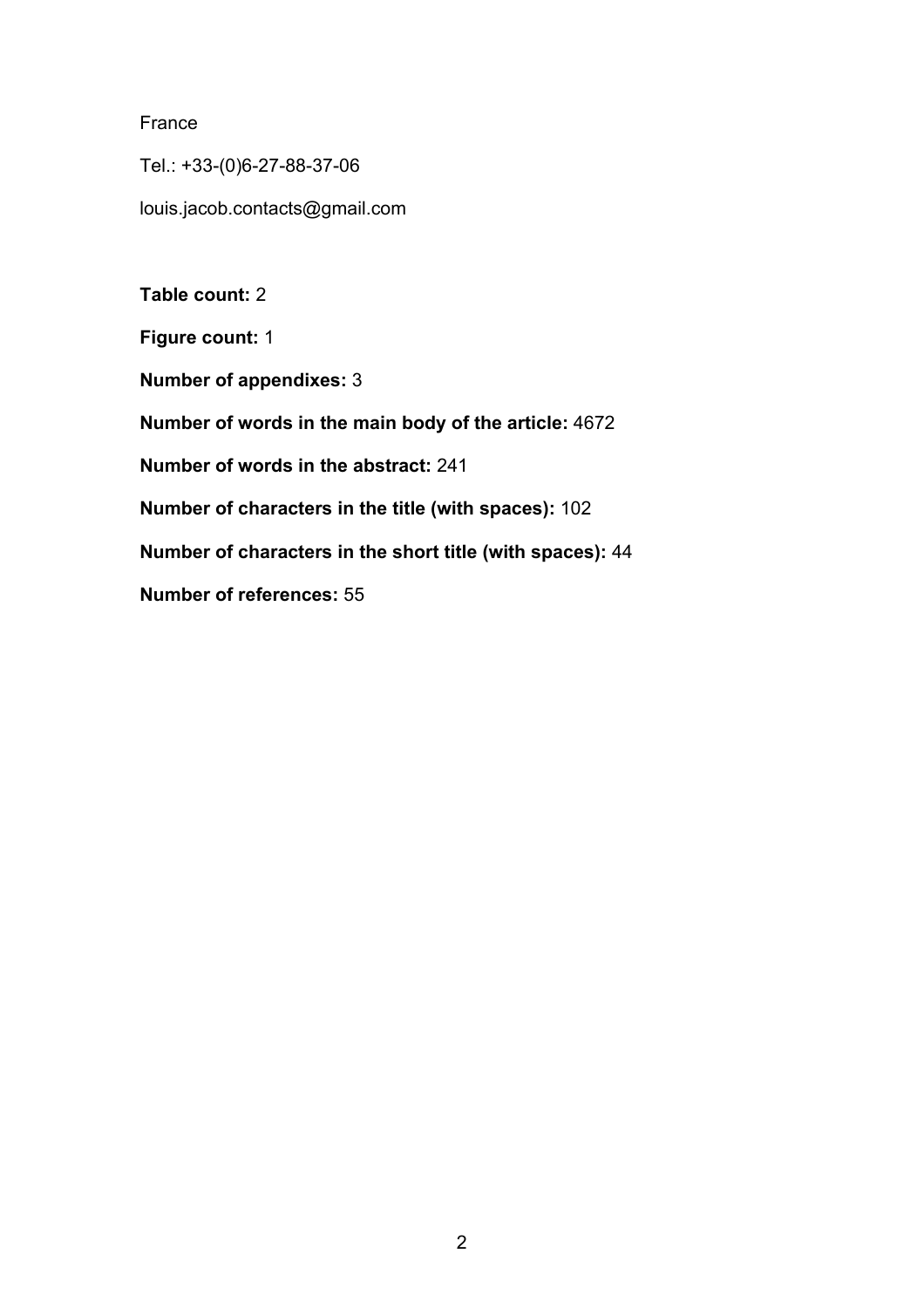#### **Abstract**

*Background:* Non-heterosexual individuals are at high risk for a variety of factors associated with the emergence of psychotic experiences (PEs) (e.g., common mental disorders, substance use, stress). However, there is a scarcity of data on the association between sexual orientation and PEs. Therefore, the aim of this study was to examine the sexual orientation-PE relationship, and to identify potential mediators in this relationship.

*Methods:* This study used nationally representative cross-sectional data from the 2007 Adult Psychiatric Morbidity Survey (APMS). Sexual orientation was dichotomized into heterosexual and non-heterosexual. Past 12-month PE was assessed with the Psychosis Screening Questionnaire. Regression and mediation analyses were conducted to analyze the association between sexual orientation and PEs, and to identify potential mediators involved in this relationship.

*Results:* The final sample consisted of 7275 individuals aged ≥16 years. The prevalence of non-heterosexual orientation and any PE was 7.1% and 5.5%, respectively. After adjusting for sex, age, and ethnicity, non-heterosexual orientation was positively associated with any PE (OR=1.99; 95%CI=1.34- 2.93). The strongest mediators involved in this relationship were BPD traits (mediated percentage=33.5%), loneliness (29.1%) and stressful life events (25.4%).

*Conclusions:* These findings suggest that there is a positive relationship between sexual orientation and PEs in the general population in England, and that underlying mechanisms may involve BPD traits, loneliness and stressful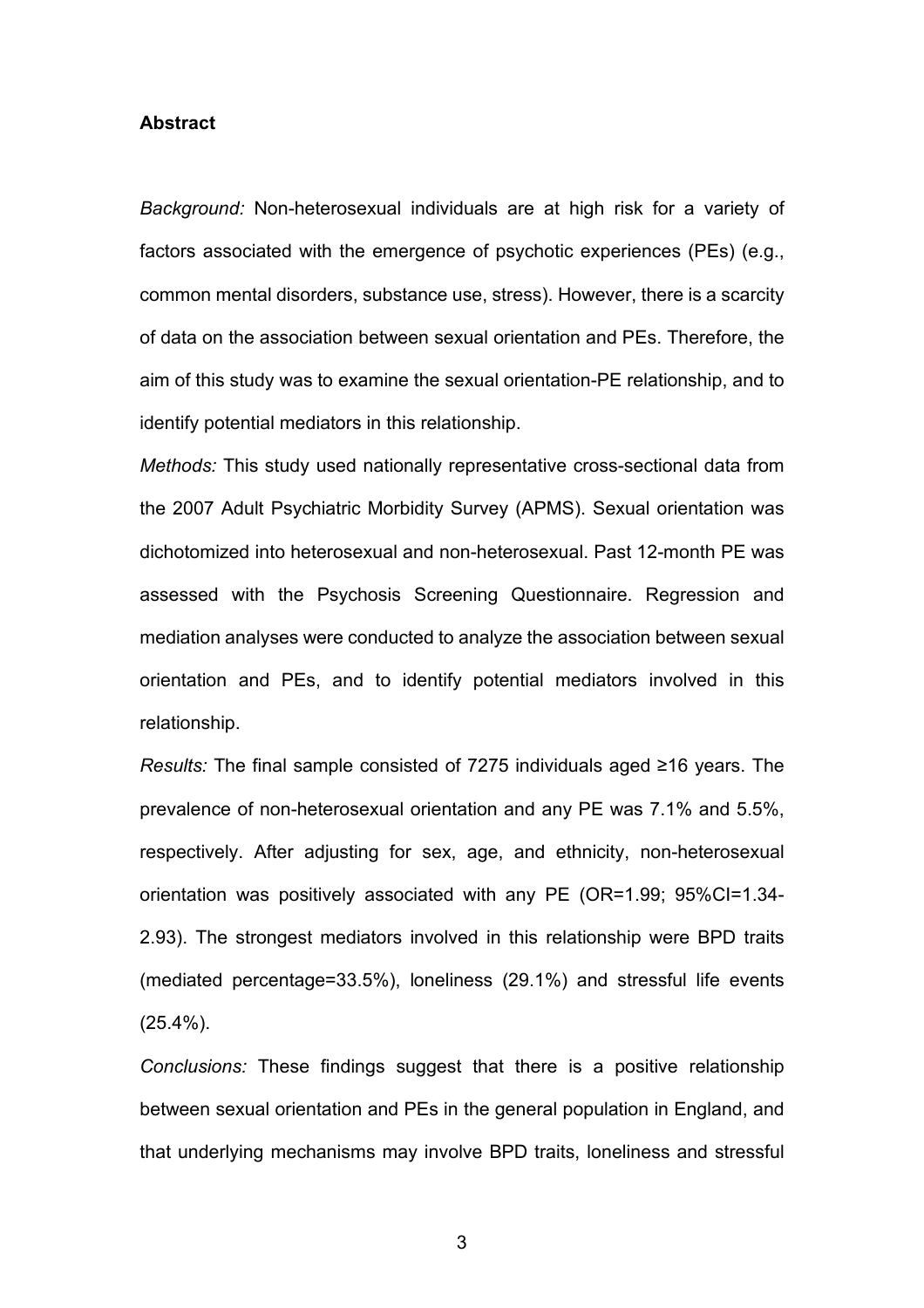life events. Future studies with a longitudinal design are warranted to shed more light on how these factors are implicated in the association between sexual orientation and PEs.

**Keywords:** sexual orientation; psychotic experiences; mediation analysis; English nationally representative survey.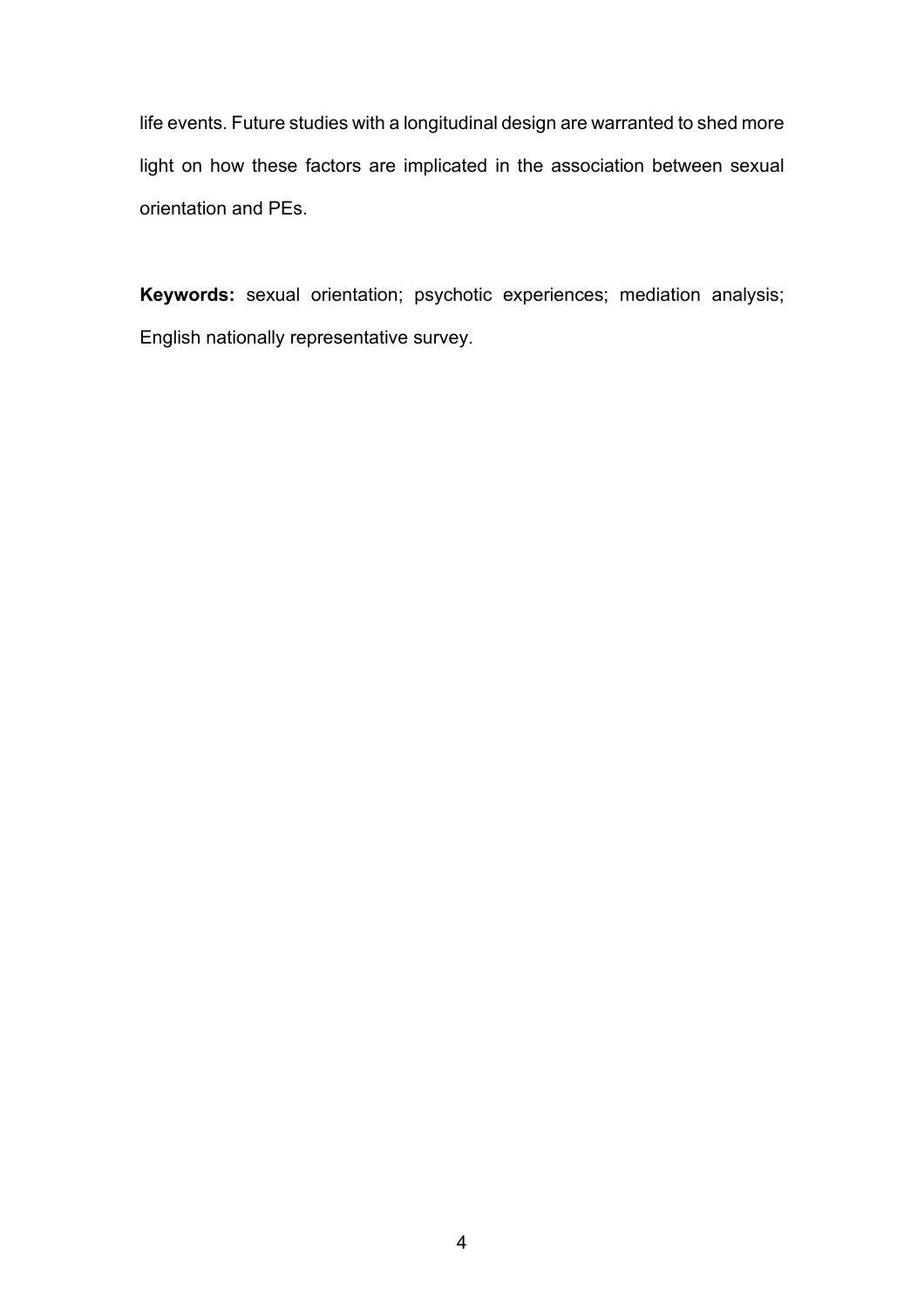## **Introduction**

Psychotic experiences (PEs) are hallucinations and delusions that do not reach the clinical threshold for a psychosis diagnosis (DeVylder *et al.* 2017). The annual incidence and prevalence of PEs have been reported to be 2.5% and 7.2%, respectively (Linscott & van Os 2013). PEs are associated with an increased risk for psychotic disorders (Kaymaz *et al.* 2012), as well as several physical conditions (e.g., angina, asthma, arthritis) (Moreno *et al.* 2013), disability (Oh *et al.* 2018) and all-cause mortality (Sharifi *et al.* 2015). Therefore, identifying risk factors for PEs is a public health priority.

One potential risk factor that has been little studied to date is sexual orientation. Individuals with a non-heterosexual identity are known to be at high risk for a variety of factors that have been associated with the emergence of PEs [e.g., common mental disorders (CMDs) (Pakula & Shoveller 2013), substance use (Hagger-Johnson *et al.* 2013), stress (Krueger *et al.* 2018)]. However, to the best of our knowledge, there is only one previous study that has investigated the association between sexual orientation and PEs (Gevonden *et al.* 2014). This Dutch study including more than 11200 participants found that lesbian, gay and bisexual individuals were more likely to report at least one psychotic symptom compared to heterosexuals [odds ratios (OR)=2.30-2.56], and this association was partially mediated by factors such as experiencing discrimination in the past year or living arrangement (i.e., living or not with a partner). Although the findings from this study are of interest, it has several limitations that should be acknowledged. First, the sample only included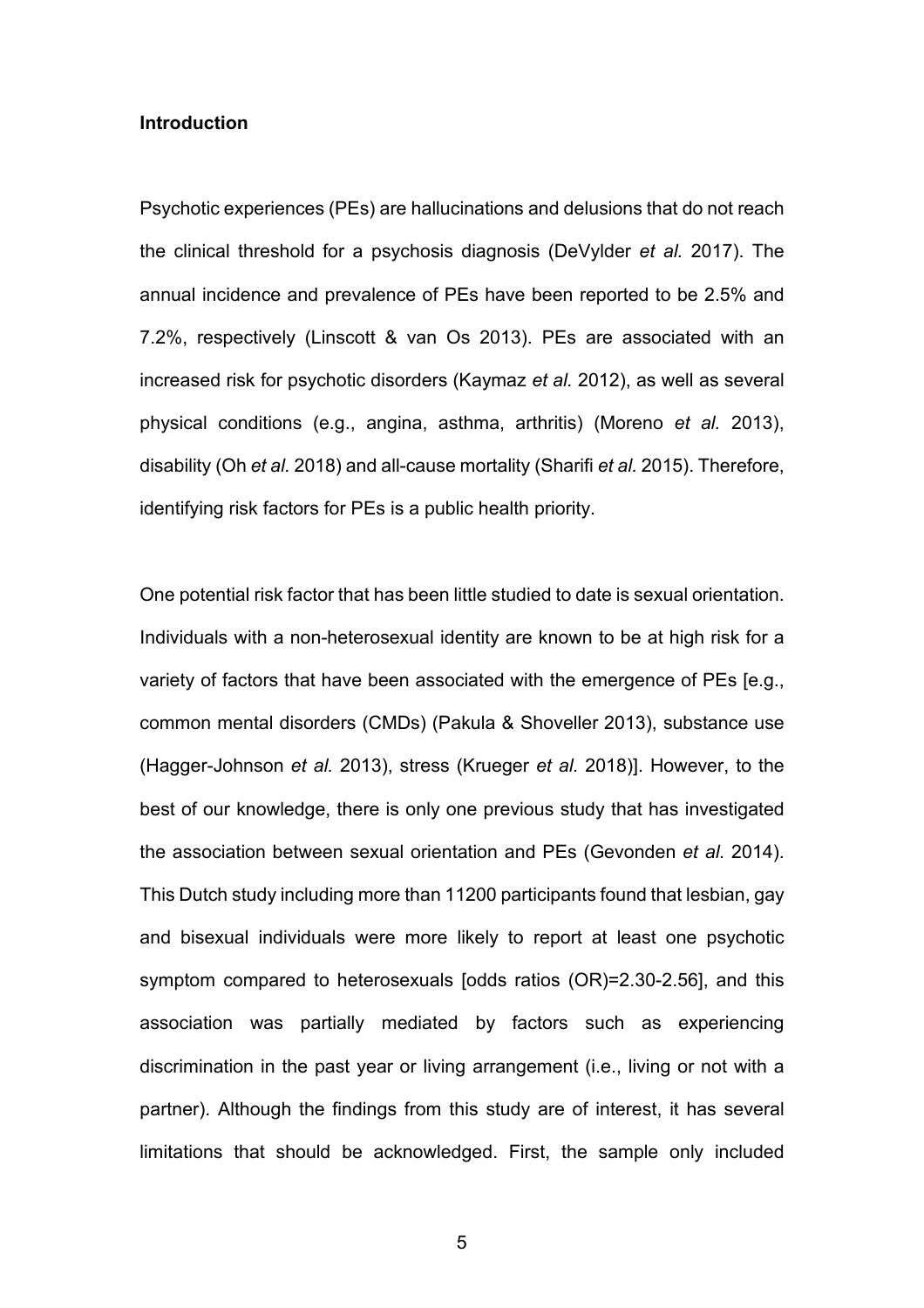sexually active persons, and it may thus be difficult to extrapolate the results to the general population. Second, sexual orientation (i.e., preceding year) and PEs (i.e., lifetime) were not assessed during the concurrent period. Thus, temporality is difficult to establish. Third, although the mediation analysis included factors such as past-year discrimination and lifetime cannabis use, it failed to include important factors that might potentially play a major role in the association between sexual orientation and PEs. These factors include marital status, education, employment, income, nicotine dependence, alcohol dependence, loneliness, social support, lifetime bullying victimization, perceived stress, stressful life events, common mental disorders (CMDs), borderline personality disorder (BPD) traits, posttraumatic stress disorder (PTSD), and sleep problems.

Investigating the role of these factors is important as, for example, nonheterosexual orientation is positively associated with tobacco smoking (Lindström *et al.* 2014) and alcohol use (Hagger-Johnson *et al.* 2013) possibly via minority stress and peer norms, while cigarettes (Gage *et al.* 2014) and alcohol (Tien & Anthony 1990) have strong psychoactive effects that can increase the risk for PEs. In addition, loneliness and a lack of social support are common in sexual minorities (Doyle & Molix 2016), both of which may in turn lead to PEs via mental disorders (Smyth *et al.* 2015; Jaya *et al.* 2017). Moreover, non-heterosexual orientation is a risk factor for bullying victimization (Berlan *et al.* 2010), perceived stress (Krueger *et al.* 2018) and stressful life events (Austin *et al.* 2016), and these factors may increase the risk for PEs via elevated baseline activity and responsivity of the hypothalamic-pituitary-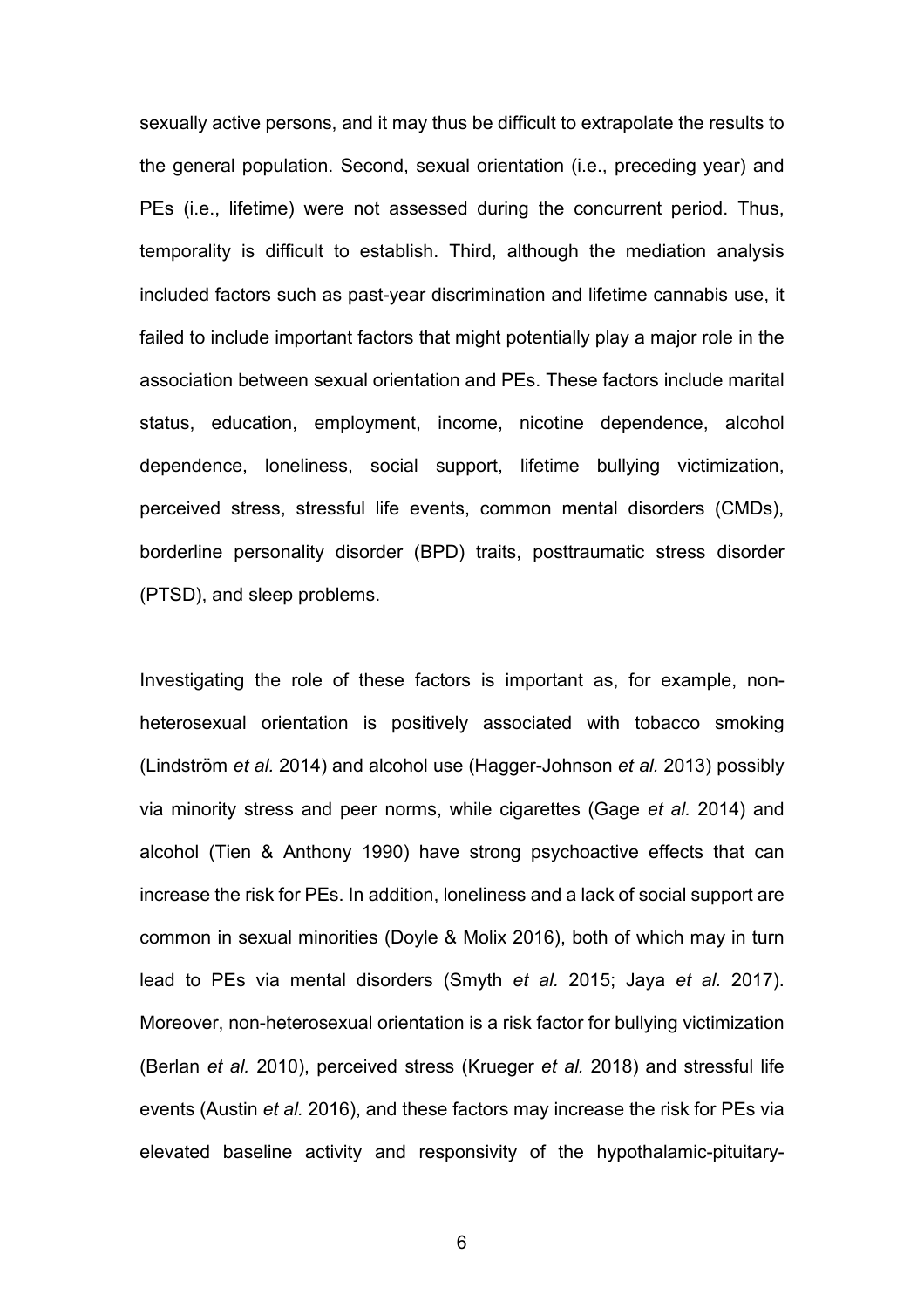adrenal (HPA) axis (Beards *et al.* 2013; Catone *et al.* 2015; DeVylder *et al.* 2016). Sexual minorities are also known to be at a particularly high risk for CMDs (Pakula & Shoveller 2013), BPD traits (Reuter *et al.* 2016) and PTSD (Roberts *et al.* 2010), and these associations may be explained by exposure to discrimination, social isolation and limited mental health service utilization. On the other hand, these mental health conditions are well-known risk factors for subclinical psychotic symptoms (Varghese *et al.* 2011; Alsawy *et al.* 2015; Niemantsverdriet *et al.* 2017). Finally, the prevalence of sleep problems is high in sexual minorities, and this may be explained by a lack of social resources, high levels of distress and unhealthy behaviors (Chen & Shiu 2017). Sleep problems may in turn favor the occurrence of PEs via anxiety, depression and stress (Reeve *et al.* 2018).

Therefore, the goal of the present nationally representative study using community-based data from the 2007 Adult Psychiatric Morbidity Survey (APMS) conducted in England was to analyze the association between sexual orientation and past 12-month PEs, and to identify the potential mediators involved in this relationship. Given that approximately 1.1 million people identify themselves as lesbian, gay or bisexual in Britain (Geary *et al.* 2018), and that access to healthcare is often difficult for sexual minorities (McNamara & Ng 2016), investigating this association using community-based data is important to obtain a better understanding of the epidemiology of PEs in this setting.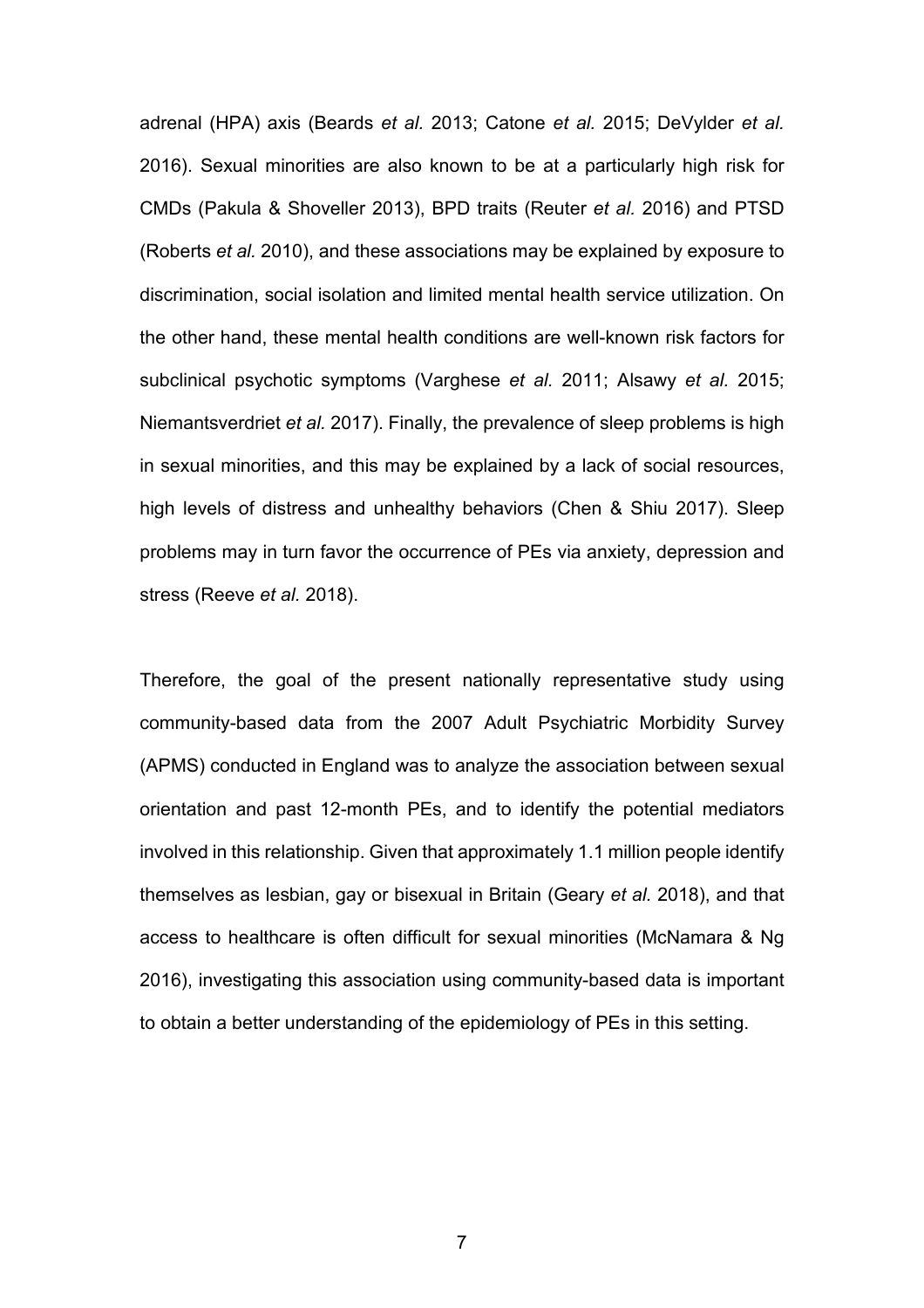#### **Methods**

#### *Study participants*

This study used data from 7403 people who participated in the 2007 APMS. Full details of the survey have been published elsewhere (Jenkins *et al.* 2009; McManus *et al.* 2009). Briefly, this was a nationally representative survey of the English adult population (aged ≥16 years) living in private households. The National Center for Social Research and Leicester University undertook the survey fieldwork in October 2006 to December 2007 using a multistage stratified probability sampling design where the sampling frame consisted of the small user postcode address file, while the primary sampling units were postcode sectors. Participant information was obtained through face-to-face interviews where some of the questionnaire items were self-completed (with the use of a computer). Sampling weights were constructed to account for nonresponse and the probability of being selected so that the sample was representative of the English adult household population. The survey response rate was 57%. Ethical permission for the study was obtained from the Royal Free Hospital and Medical School Research Ethics Committee. All participants provided informed consent before their inclusion.

#### *Measures*

#### *Sexual orientation (independent variable)*

Two items, adapted from the Kinsey scale, were used to measure sexual orientation: (a) "Which statement best describes your sexual orientation? This means sexual feelings, whether or not you have had any sexual partners." with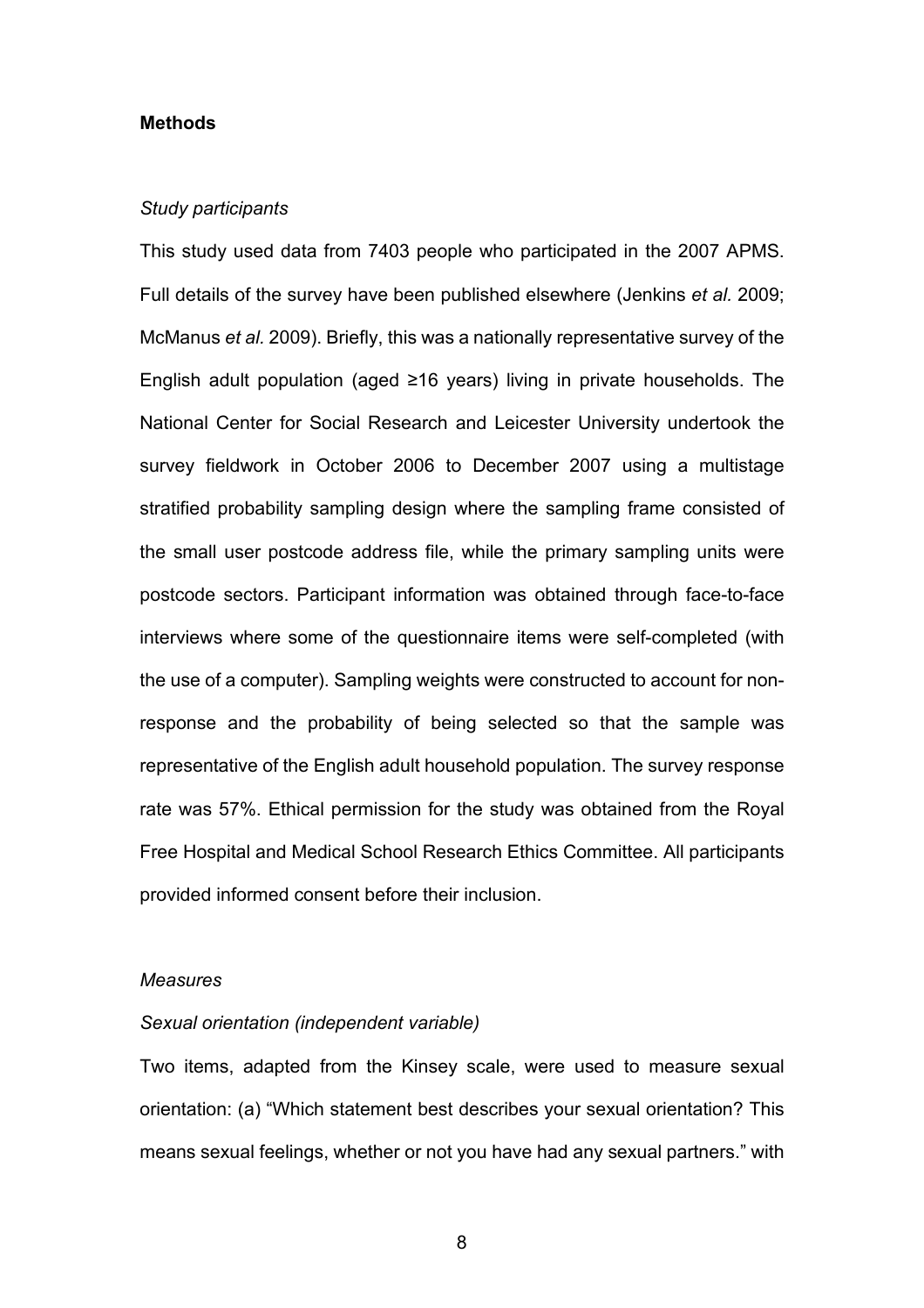answer options "entirely heterosexual", "mostly heterosexual", "bisexual", "mostly homosexual", "entirely homosexual", and "other"; and (b) "Please choose the answer below that best describes how you currently think of yourself..." with answer options "completely heterosexual", "mainly heterosexual", "bisexual", "mainly homosexual", "completely homosexual", and "other". Participants were randomly allocated to item (a) and item (b) in order to analyze the impact of question wording and format on the prevalence of nonheterosexual orientation in the sample. As in a previous APMS publication, the two items were combined, and heterosexual orientation was operationalized as replying "entirely heterosexual" to the first item or "completely heterosexual" to the second item (Chakraborty *et al.* 2011). All other individuals were considered to be non-heterosexual.

#### *Psychotic experiences (dependent variable)*

The Psychosis Screening Questionnaire (PSQ), which consists of sections on hypomania/mania, thought control, paranoia, strange experiences, and auditory hallucinations, was used to assess PEs in the past 12 months. As in a previous publication using the same dataset, the strictest criteria were used to define the presence or absence of psychotic symptoms in an attempt to capture truly anomalous experiences (Jacob *et al.* 2018b). The questions used in the PSQ can be found in **Appendix 1**. Any PE referred to the endorsement of at least one of the five types of PE.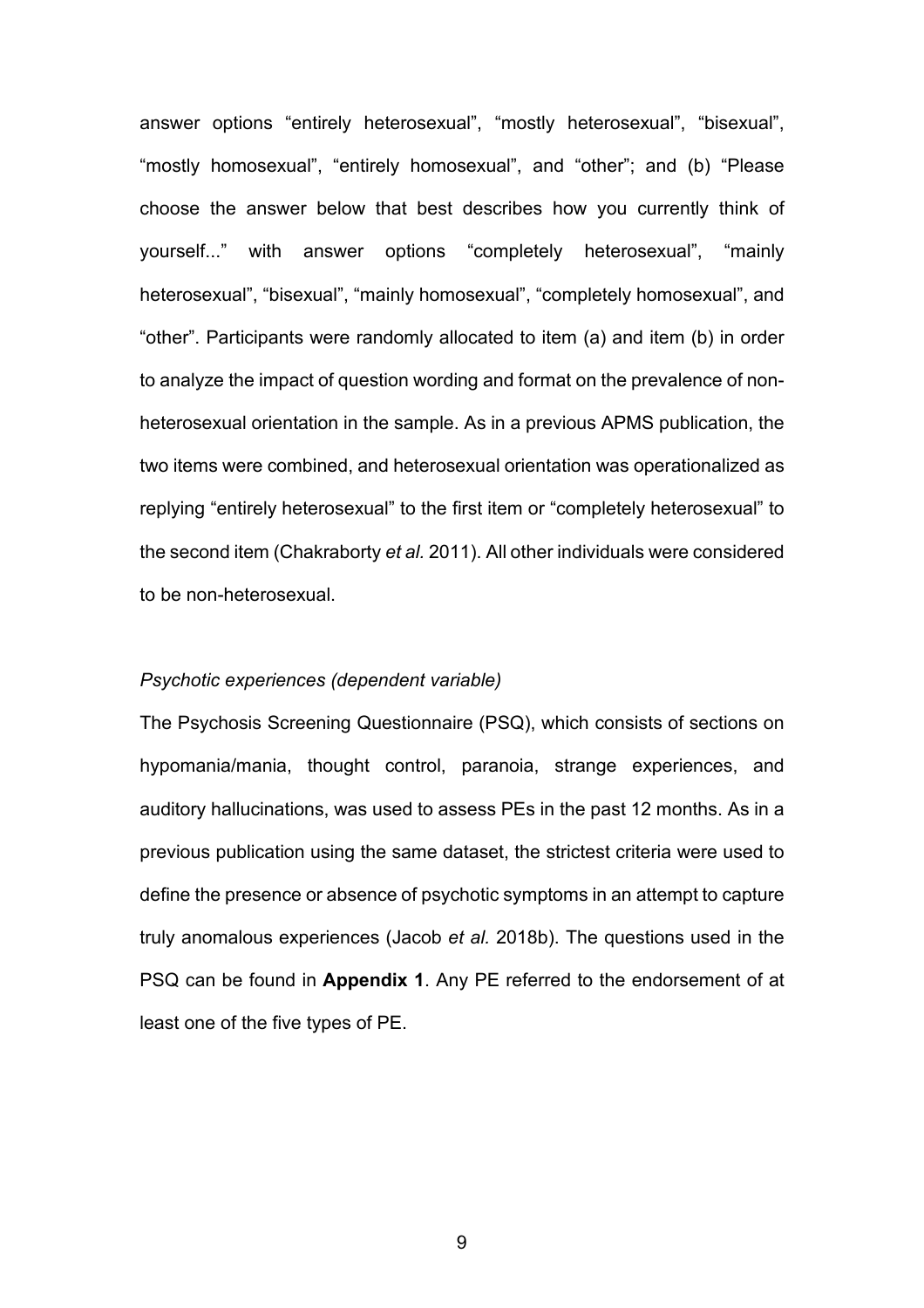#### *Mediating variables*

These variables were selected based on previous literature (Tien & Anthony 1990; Berlan *et al.* 2010; Roberts *et al.* 2010; Varghese *et al.* 2011; Beards *et al.* 2013; Hagger-Johnson *et al.* 2013; Pakula & Shoveller 2013; Bauermeister *et al.* 2014; Gage *et al.* 2014; Gevonden *et al.* 2014; Lindström *et al.* 2014; Alsawy *et al.* 2015; Catone *et al.* 2015; McGrath *et al.* 2015; Mollborn & Everett 2015; Smyth *et al.* 2015; Austin *et al.* 2016; DeVylder *et al.* 2016; Doyle & Molix 2016; Reuter *et al.* 2016; Chen & Shiu 2017; Jaya *et al.* 2017; Lunn *et al.* 2017; Niemantsverdriet *et al.* 2017; Charlton *et al.* 2018; Davies *et al.* 2018; Krueger *et al.* 2018; Reeve *et al.* 2018). Specifically, factors that have been reported to be associated with sexual orientation, and can precede or cause PEs were selected. These factors were marital status, qualification, employment, income, nicotine dependence, alcohol dependence, cannabis use, loneliness, social support, bullying victimization, perceived stress, number of stressful life events, discrimination due to sexual orientation, CMDs, BPD traits, PTSD, and sleep problems. Loneliness and lack of social support were both considered as separate mediators as they are distinct concepts which do not necessarily correlate. Specifically, loneliness refers to a subjective feeling of being alone, whereas lack of social support refers to objective social exclusion (Tomaka *et al.* 2006). Perceived stress and stressful life events were also included as separate mediators as perceived stress refers to a global and dynamic multidimensional subjective concept that is influenced by numerous factors (e.g., sociodemographics, personality, lifestyle factors), whereas stressful life events refer to specific events that are known be objectively associated with stress (Feizi *et al.* 2012).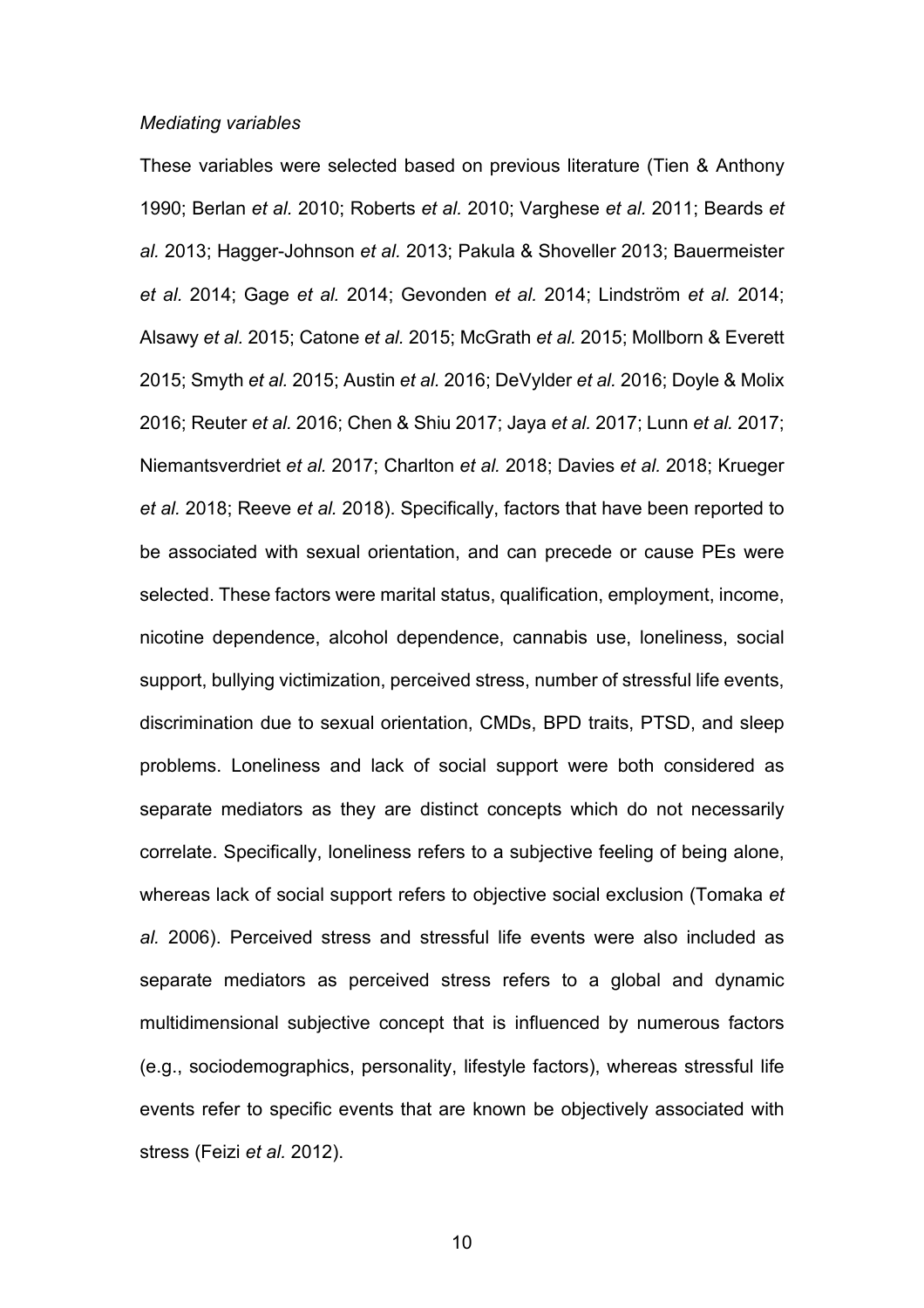*Sociodemographic factors.* These included marital status (married/cohabiting or single/widowed/divorced/separated), qualification (having a qualification i.e., degree, non-degree, A-level, GCSE, other: yes or no), employment status, and income (highest ≥£29826, middle £14057–<£29826 or lowest <£14057; equivalized income tertiles).

*Nicotine dependence.* Nicotine dependence was assessed using the Fagerström test, a six-item questionnaire (Chabrol *et al.* 2005). The score of the test ranges from 0 to 10, and a score of ≥6 indicates dependence to nicotine. A dichotomized variable was created (score ≥6 or else).

*Alcohol dependence.* Excessive alcohol consumption was screened using the Alcohol Use Disorders Identification Test (AUDIT). Alcohol dependence was assessed with the Severity of Alcohol Dependence Questionnaire (SADQ-C) in participants with an AUDIT score of 10 or above. Scores of four or above indicated alcohol dependence in the past six months (Jacob *et al.* 2019).

*Cannabis use.* Cannabis use referred to answering affirmatively to the question "In the last 12 months, have you taken cannabis?" Data on the frequency of lifetime cannabis use were also available and this variable was dichotomized as <10 or ≥10 times.

*Loneliness.* Loneliness was assessed with an item from the Social Functioning Questionnaire (SFQ). Respondents were asked to assess to what extent they had felt "lonely and isolated from other people" in the past 2 weeks with response options, "very much", "sometimes", "not often", and "not at all". In the analyses that follow, these response options were dichotomized with those who responded "sometimes" and "very much" being categorized as lonely (Jacob *et al.* 2019).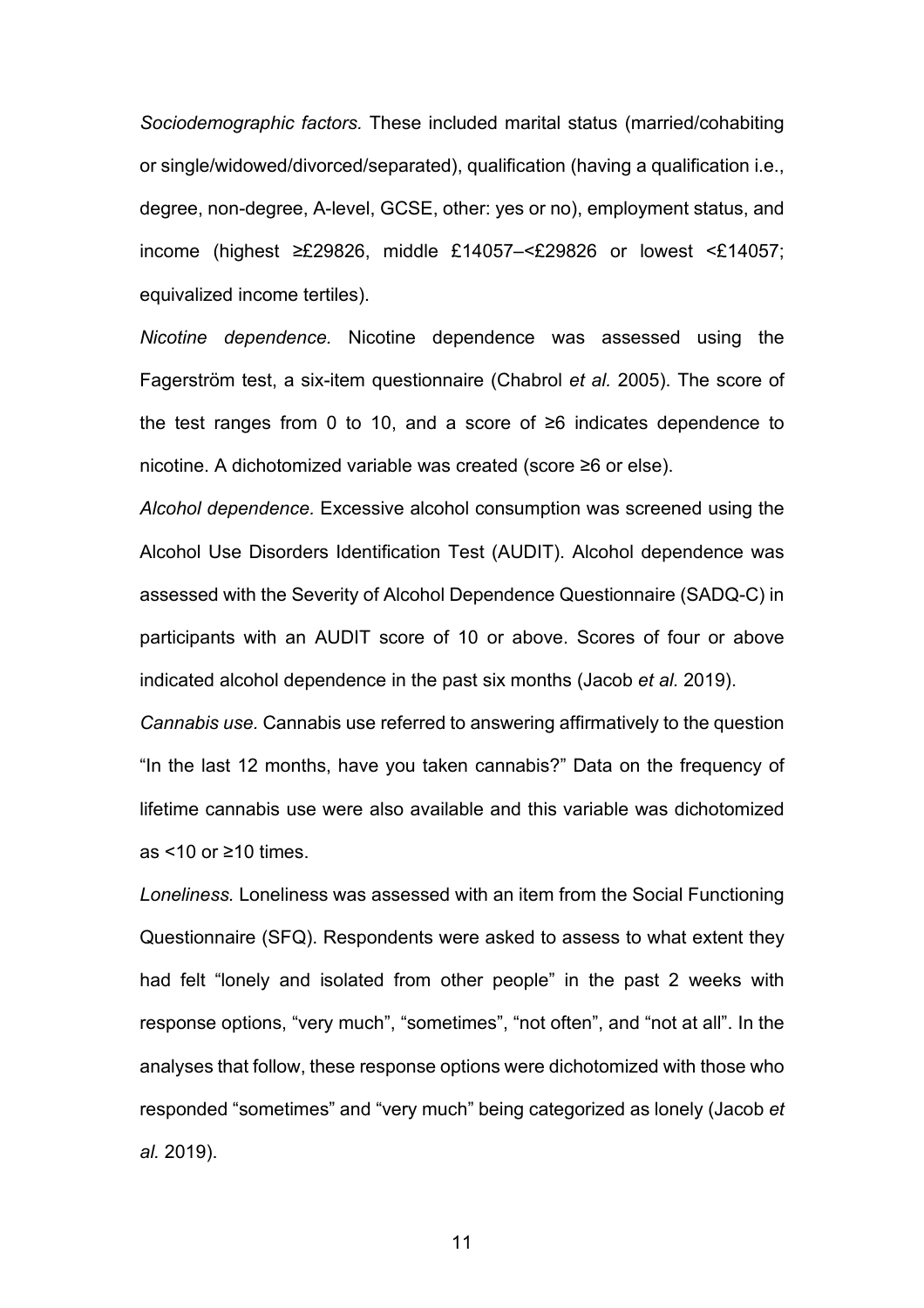*Social support.* This was assessed with a 7-item measure. Using answer options "not true" (score=0), "partly true" (score=1), and "certainly true" (score=2), participants responded to statements which inquired if family and friends did things to make them happy, made them feel loved, could be relied on no matter what, would see that they were taken care of no matter what, accepted them just the way they are, made them feel an important part of their lives, and gave them support and encouragement. Responses were added to create a scale score that could range from 0 to 14. The internal consistency of the scale was good: Cronbach's α=0.89.

*Bullying victimization.* Those who claimed to have been bullied at any time in life were considered to have experienced bullying (Jacob *et al.* 2018a).

*Perceived stress.* Participants were asked if their tasks at home and at work were stressful. Answers ranged from 0 "not at all" to 3 "most of the time". Stress was then dichotomized into "not at all" versus "occasionally", "usually", and "most of the time" (Jacob *et al.* 2019).

*Stressful life events.* Eighteen items were used to assess different stressful life events (e.g., serious illness, death of an immediate family member, major financial crises) (Jacob *et al.* 2019). The total number of stressful life events was further calculated for each participant and ranged from 0 to 18.

*Discrimination due to sexual orientation.* Participants were asked if they had been unfairly treated in the past 12 months because of their sexual orientation. *Common mental disorders.* These were assessed using the Clinical Interview Schedule Revised (CIS-R) and referred to depressive episode and/or anxiety disorders (i.e., generalized anxiety disorder, panic disorder, phobia, obsessivecompulsive disorder) in the past week (Jacob *et al.* 2019).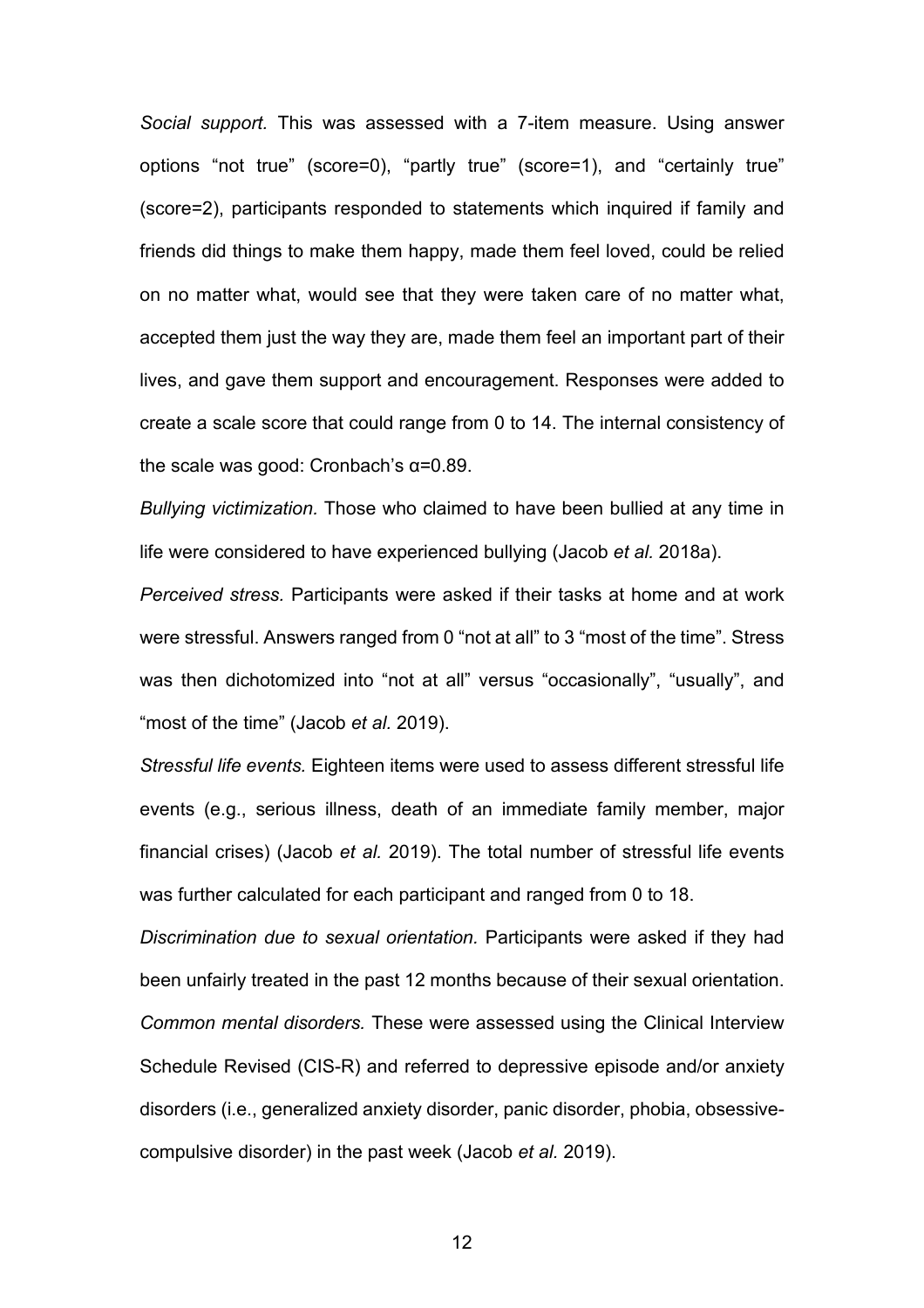*Borderline personality disorder traits.* The presence of the nine diagnostic criteria for BPD was assessed by the Structured Clinical Interview for DSM-IV Axis II disorders. The scores from each of the criteria (yes=1 and no=0) were added to create a scale ranging from  $0-9$  (Cronbach's  $\alpha$ =0.74). Following the lead of a previous publication using the same dataset (Kelleher *et al.* 2017), the cutoff to represent high BPD traits was based on a figure that corresponds to a prevalence which is approximately 10 times higher than that of BPD (0.4% in this dataset). Specifically, a score of ≥6 was used as the cutoff to construct the dichotomous variable subsequently used in the analyses, with a score of ≥6 coded as 1 and a score of <6 coded as 0. Owing to the fact that there were only 16 individuals with BPD in our dataset, we were unable to conduct meaningful analyses with BPD. Thus, rather, we focused on high BPD traits.

*Posttraumatic stress disorder.* The Trauma Screening Questionnaire (TSQ) was used to examine PTSD symptoms. "Reliving" of the traumatic event was assessed with five items, while experiencing "arousal" subsequent to the trauma was assessed with five other items. Each item with an affirmative answer was given one point, and a total score of ≥6 points out of the possible 10 indicated a positive screen for PTSD, or probable PTSD (Alsawy *et al.* 2015). *Sleep problems.* Two questions were used to assess sleep problems: "In the past month, have you been having problems with trying to get to sleep or with getting back to sleep if you woke up or were woken up?" (sleeping less than usual) and "Has sleeping more than you usually been a problem for you in the past month?" (sleeping more than usual). Participants were considered as having sleep problems if they reported sleeping less or more than usual.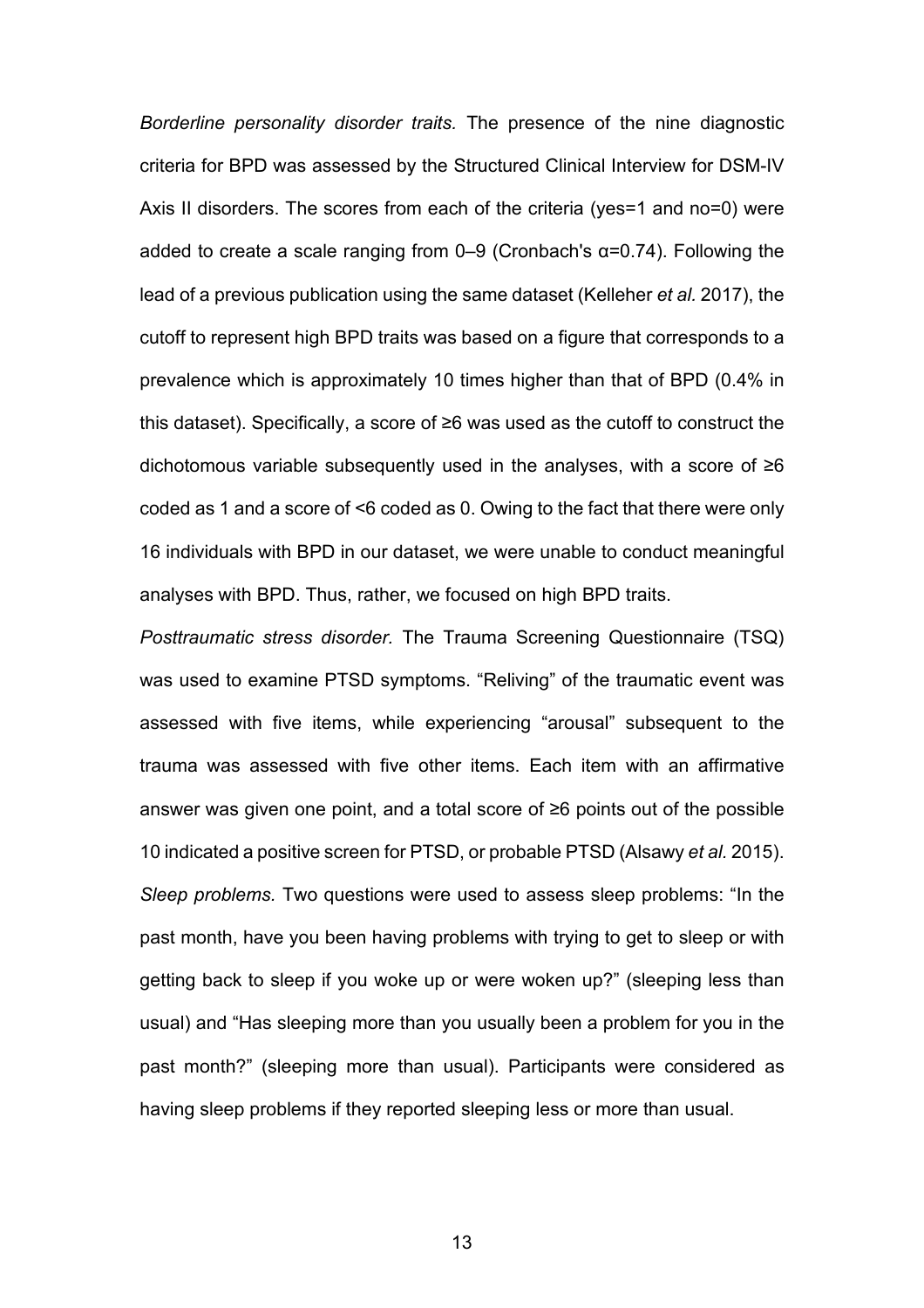#### *Control variables*

The present study controlled for sex, age and ethnicity (British White: yes or no).

#### *Statistical analyses*

Individuals with definitive or probable psychosis were omitted from the analysis as the focus of the study was on PEs not reaching the clinical threshold for a psychosis diagnosis (definition provided in **Appendix 2**). Differences in the sample characteristics by sexual orientation (heterosexual versus nonheterosexual) were tested with Chi-squared tests for categorical variables and Student's t-tests for continuous variables.

We conducted multivariable logistic regression analyses to assess the association between sexual orientation (independent variable) and the individual types of PE and any PE (dependent variables). Sensitivity analysis by the two groups that were administered different questions on sexual orientation was subsequently performed. We further conducted mediation analysis to quantify the degree to which the association between sexual orientation and PEs may be explained by factors which can theoretically be mediators in this association. The khb (Karlson Holm Breen) command in Stata was used for this analysis (Breen *et al.* 2013). This method can be applied in logistic regression models and decomposes the total effect (i.e., unadjusted for the mediator) of a variable into direct (i.e., the effect of sexual orientation on any PE adjusted for the mediator) and indirect effects (i.e., the mediational effect). Using this method, the percentage of the main association explained by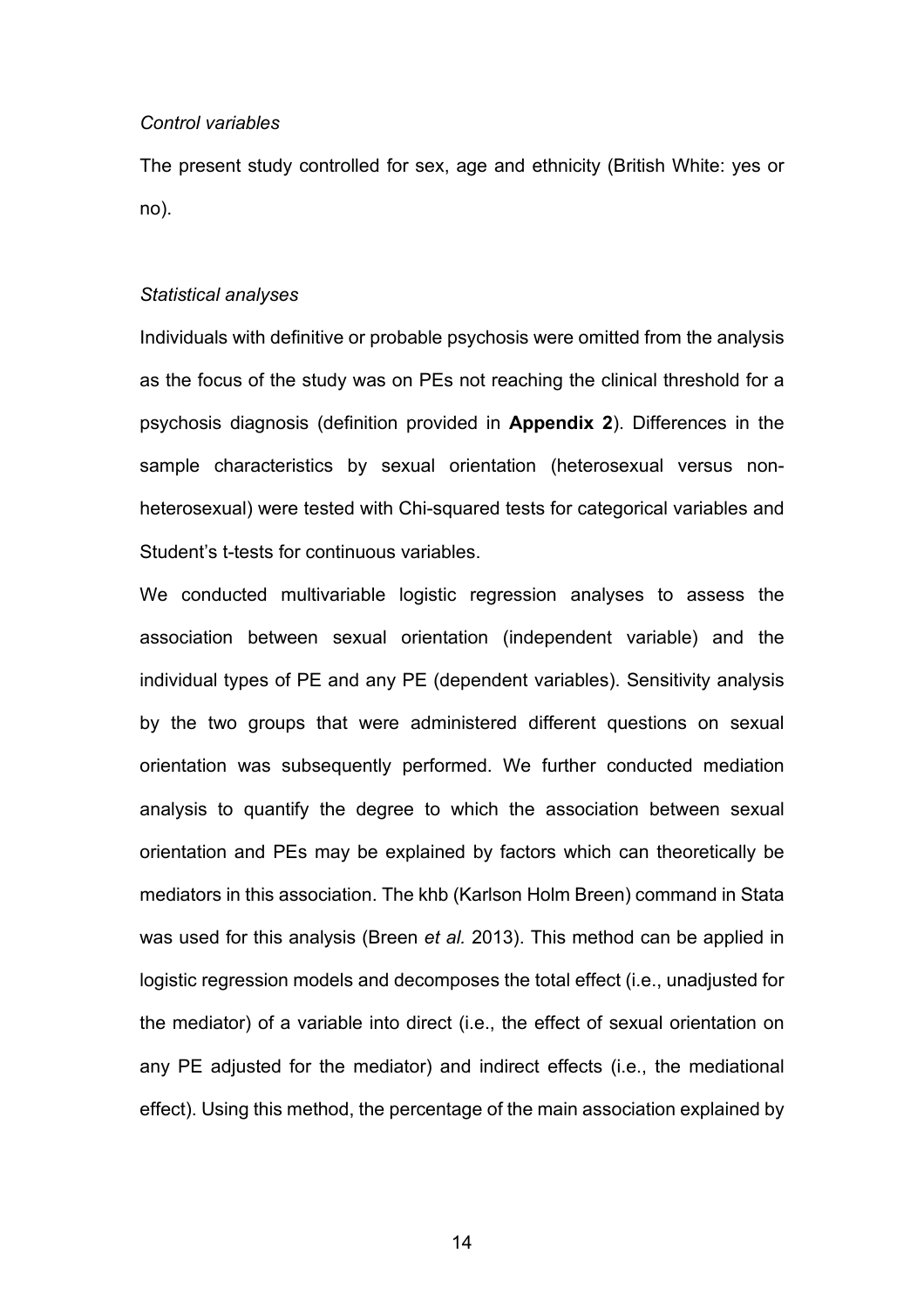the mediator can also be calculated (mediated percentage). Each of the 17 mediating factors was included individually in the model.

The regression analyses including the mediation analysis were adjusted for sex, age and ethnicity. Furthermore, since previous research has found that the association between sexual orientation and mental health disorders differs by sex (Bolton & Sareen 2011), an interaction analysis was conducted by including the product term of sexual orientation x sex in the models. All variables used in the analyses were categorical variables with the exception of age, social support and the number of stressful life events. The sample weighting and the complex study design (i.e., strata and primary sampling units) were taken into account in all analyses with the use of the *svy* command in Stata, which relies on the Taylor linearization method. Under 2.0% of the values were missing for all the variables used in our study with the exception of income (20.0%). Complete case analysis was done. The level of statistical significance was set at p <0.05. All analyses were performed with Stata version 13.1 (Stata Corp LP, College Station, Texas, USA).

## **Results**

There were 7403 people aged ≥16 years who participated in the 2007 APMS. We excluded 40 people who had probable psychosis from the study. Of the remaining 7363 individuals, a further 88 were excluded due to lack of information on definitive/probable psychosis and/or sexual orientation. The prevalence of non-heterosexual orientation and any PE was 7.1% and 5.5%, respectively. The sample characteristics are displayed in **Table 1**. Ethnicity other than British White, single/widowed/divorced/separated, alcohol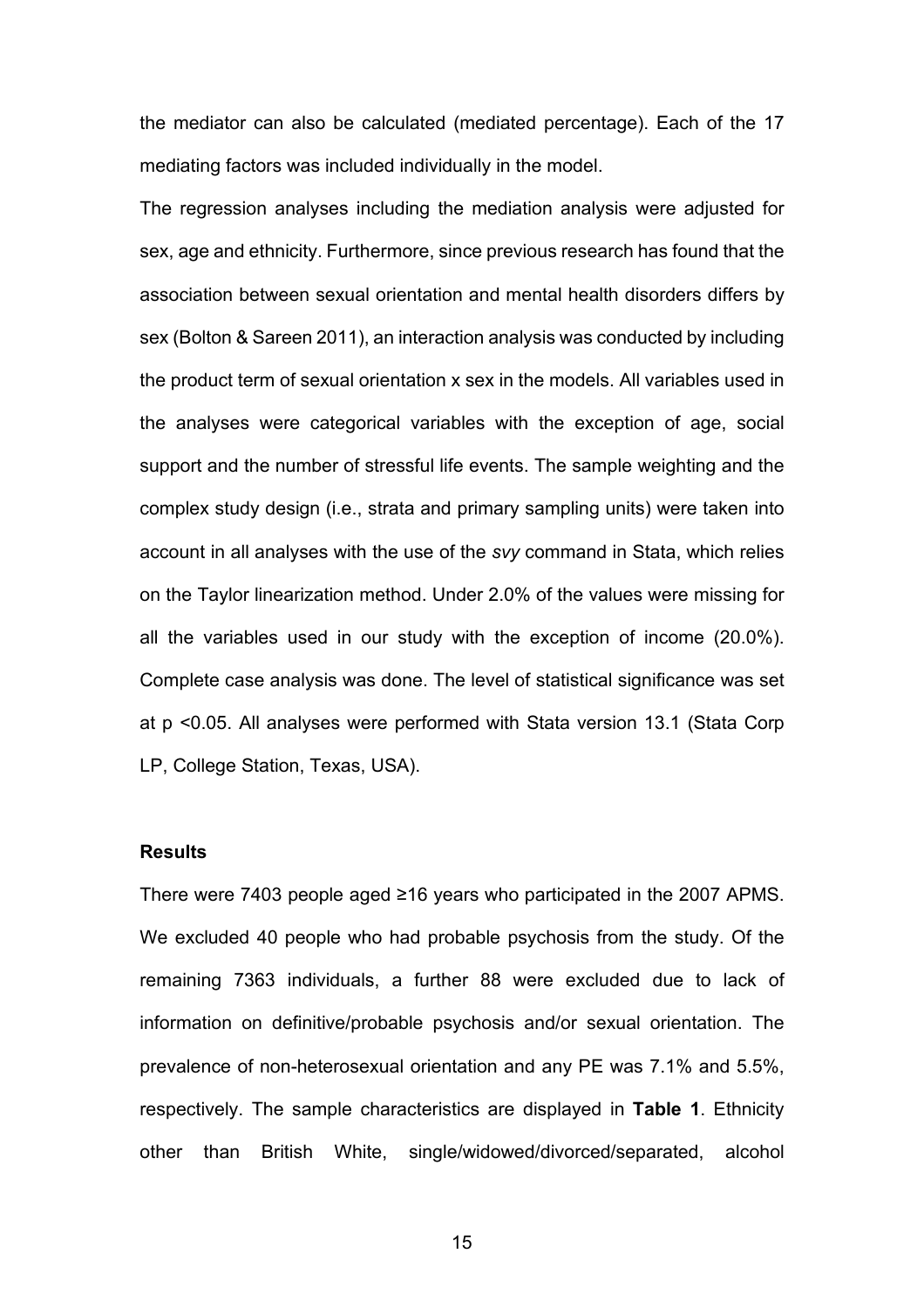dependence, cannabis use, loneliness, bullying victimization, perceived stress, discrimination due to sexual orientation, CMDs, BPD traits, PTSD, and sleep problems were more common, and age and social support lower, while the number of stressful life events higher in non-heterosexual than in heterosexual individuals. The prevalence of any PE was 10.6% and 5.1% in nonheterosexual and heterosexual participants, respectively. After adjusting for sociodemographic factors (i.e., sex, age, ethnicity), non-heterosexual orientation was positively associated with any PE [odds ratio (OR)=1.99; 95% confidence interval (CI): 1.34-2.93], hypomania/mania (OR=3.66; 95%CI: 1.47- 9.13), paranoia (OR=2.06; 95%CI: 1.17-3.63), and strange experiences (OR=2.19; 95%CI: 1.38-3.46; **Figure 1**). Interaction analysis further revealed that sex was not a significant effect modifier in the sexual orientation-PE relationship (data not shown). The results of the sensitivity analysis by the two groups that were administered different questions on sexual orientation were similar, and this suggests that the phrasing of the question had little impact on the results. Finally, the results of the mediation analyses are shown in **Table 2**. The association between sexual orientation and any PE was significantly mediated by BPD traits (mediated percentage=33.5%), loneliness (29.1%), stressful life events (25.4%), sleep problems (19.1%), CMDs (18.1%), bullying victimization (15.9%), marital status (13.0%), social support (10.5%), perceived stress (8.9%), cannabis use (8.4%), PTSD (8.3%), and alcohol dependence (6.4%). The mediated percentage for cannabis use was 5.9% when frequency (i.e.,  $≥$  or <10 times in life) was taken into account (data shown only in text). The level of pair-wise correlation between the mediators is shown in **Appendix 3**. A high level of correlation was not observed for any of the pairs.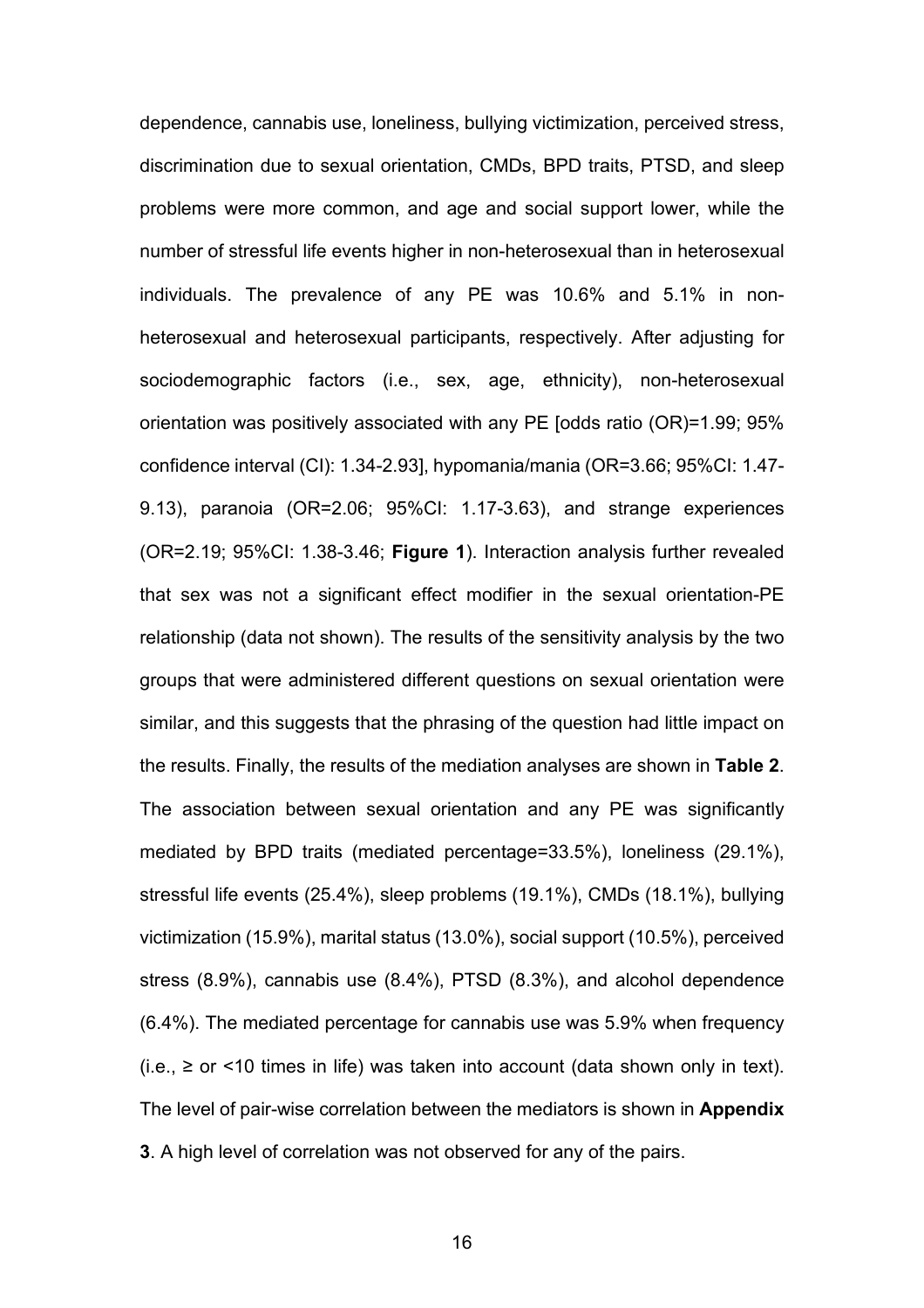#### **Discussion**

#### *Main findings*

To the best of our knowledge, this is one of the first studies to examine the association between sexual orientation and PEs, while it is the first to investigate the potential mediating role played by a wide range of factors in this association. In this nationally representative study of English adults, the prevalence of any PE was around 11% in the non-heterosexual group and 5% in the heterosexual group. The regression analysis adjusted for sociodemographic factors (i.e., sex, age, ethnicity) further revealed that nonheterosexual orientation was associated with a 2.0-fold increase in the risk for any PE compared to heterosexual orientation. We also found that the association of sexual orientation with hypomania/mania, paranoia and strange experiences was particularly strong and this suggests that sexual orientation may not impact all types of PEs similarly. Finally, BPD traits, loneliness and stressful life events explained around 25% to 34% of the sexual orientation-any PE relationship. Substance use had very little influence in the association.

## *Interpretation of the findings*

The fact that non-heterosexual individuals were at higher risk for PE in our study is in line with the earlier Dutch study which found that non-heterosexual orientation was associated with a 2.30-2.56 times higher odds for PE (Gevonden *et al.* 2014). The results also accord with those of previous studies that have investigated the association between sexual orientation and more severe forms of psychosis. For example, a nationally representative study using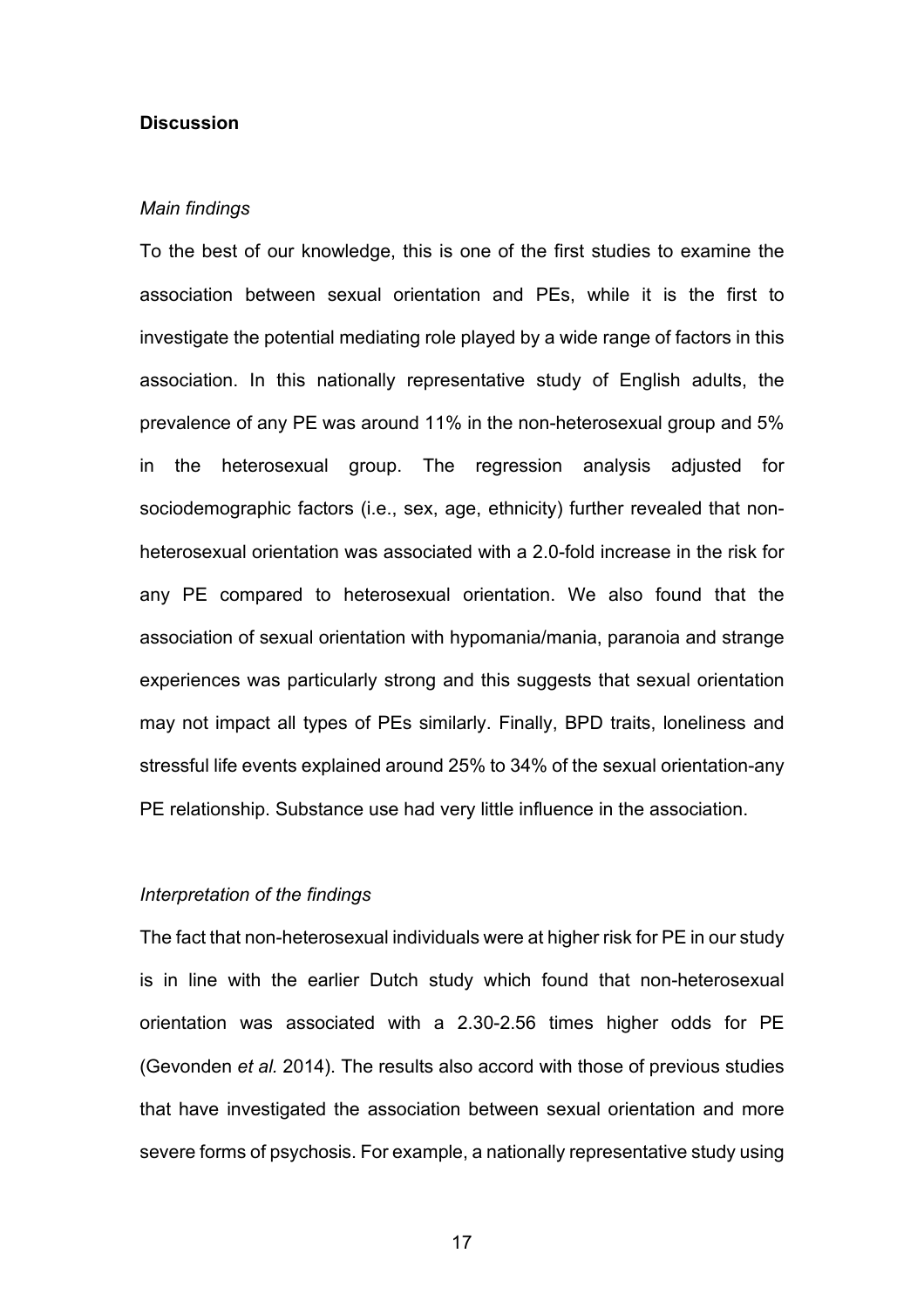data from around 34700 US participants showed that sexual minorities (e.g., gay, bisexual) were at an increased risk for psychosis, with ORs ranging from 1.99 to 2.70 (Bolton & Sareen 2011). Another UK study found in more than 7400 adults that there was more than a three-fold increase in the risk for probable psychosis in non-heterosexual individuals compared to heterosexual individuals (Chakraborty *et al.* 2011).

In terms of the mediators, we found that borderline personality traits, loneliness and stressful life events explained more than 25% of the association between sexual orientation and PE, while other factors such as sleep disorders, CMDs, bullying victimization, marital status, and social support explained 10-20% of the association. In contrast, the most important mediator identified in the Dutch study was past-year discrimination due to sexual orientation (34%) (Gevonden *et al.* 2014). Although we used a similar variable, discrimination due to sexual orientation was not a significant mediator in our study. This discrepancy in the findings highlights the fact that psychosocial factors involved in the sexual orientation-PE relationship may be population or context specific. Regarding substance use, the results of the two studies concur and show that it only plays a minor mediating role.

In our study, stressful life events explained around 25% of the sexual orientation-PE relationship. A longitudinal study conducted in the US and including young adults followed for more than a decade showed that stressful life events (e.g., a life-threatening event, death of a loved one, divorce) were more frequent in bisexual or lesbian and in mostly heterosexual women than in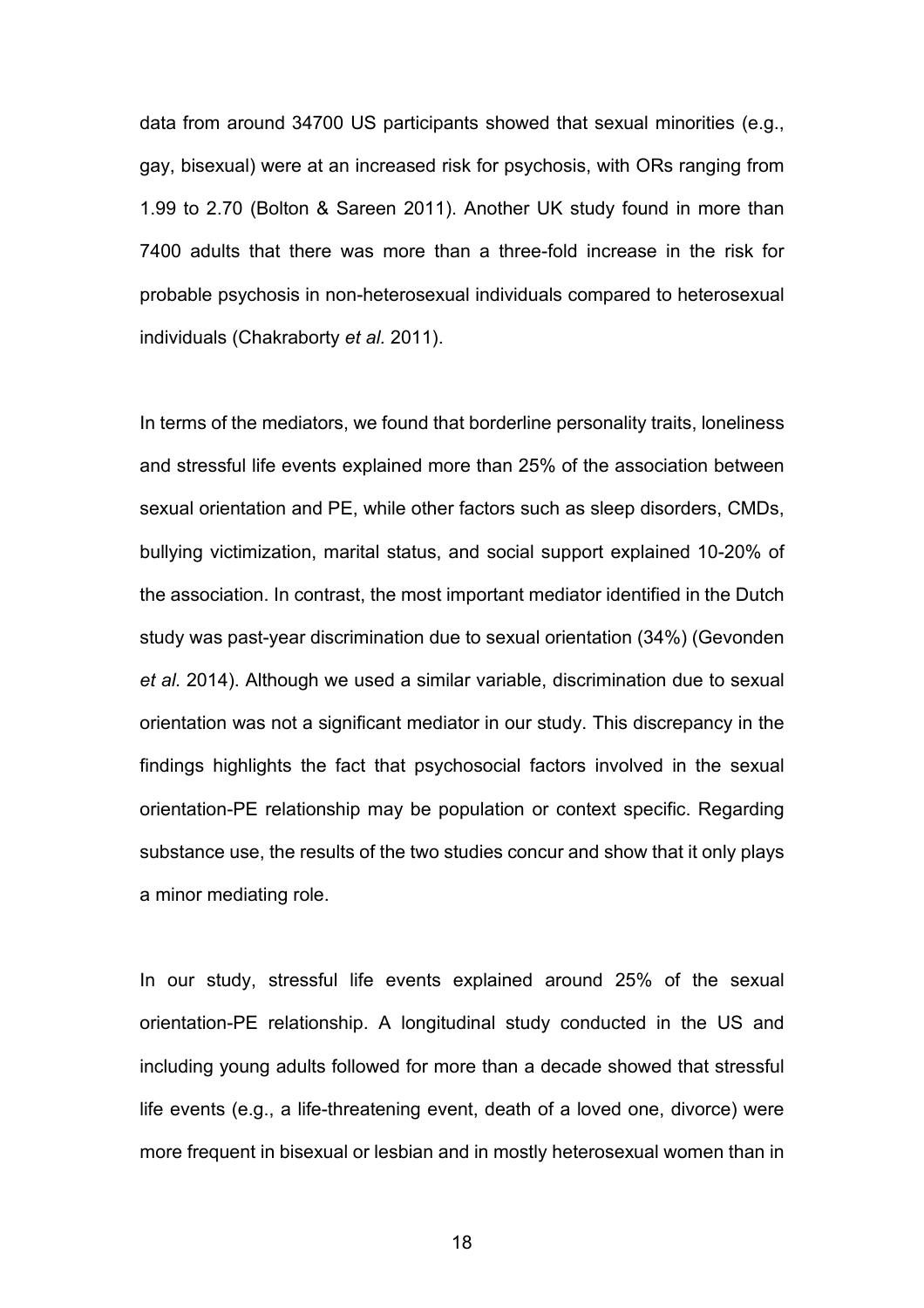their completely heterosexual counterparts (Austin *et al.* 2016). On the other hand, a meta-analysis of 16 studies further reported that stressful life events increased the risk for psychotic disorder or subclinical psychosis (OR=3.19) (Beards *et al.* 2013). The association between stressful life events and PEs likely involves several mechanisms such as negative distortions of perception of the external world and dysregulations of the HPA axis (Beards *et al.* 2013). Bullying victimization may also be implicated in the sexual orientation-PE association in a similar way. Although some stressful life events and bullying victimization could have occurred for a variety of reasons during childhood and adolescent developmental stages, youths who will later identify as being nonheterosexual may display certain levels of gender non-conformity, and this could make them more susceptible to parental maltreatment at home or peer bullying at school during this formative period (Gevonden *et al.* 2014).

Loneliness also explained an important proportion of the association between sexual orientation and PEs. A previous study showed that sexual minorities (i.e., mostly heterosexual, bisexual, mostly gay/lesbian, gay/lesbian) are more likely to be lonely possibly due to marginalization (Doyle & Molix 2016). In turn, loneliness may lead to PE via depression and other mental disorders (Jaya *et al.* 2017). Interestingly, despite this finding on loneliness, social support explained the sexual orientation-PE association to a much lesser extent in our study. This may mean that the self-perception of social relationships is more important than actual social ties.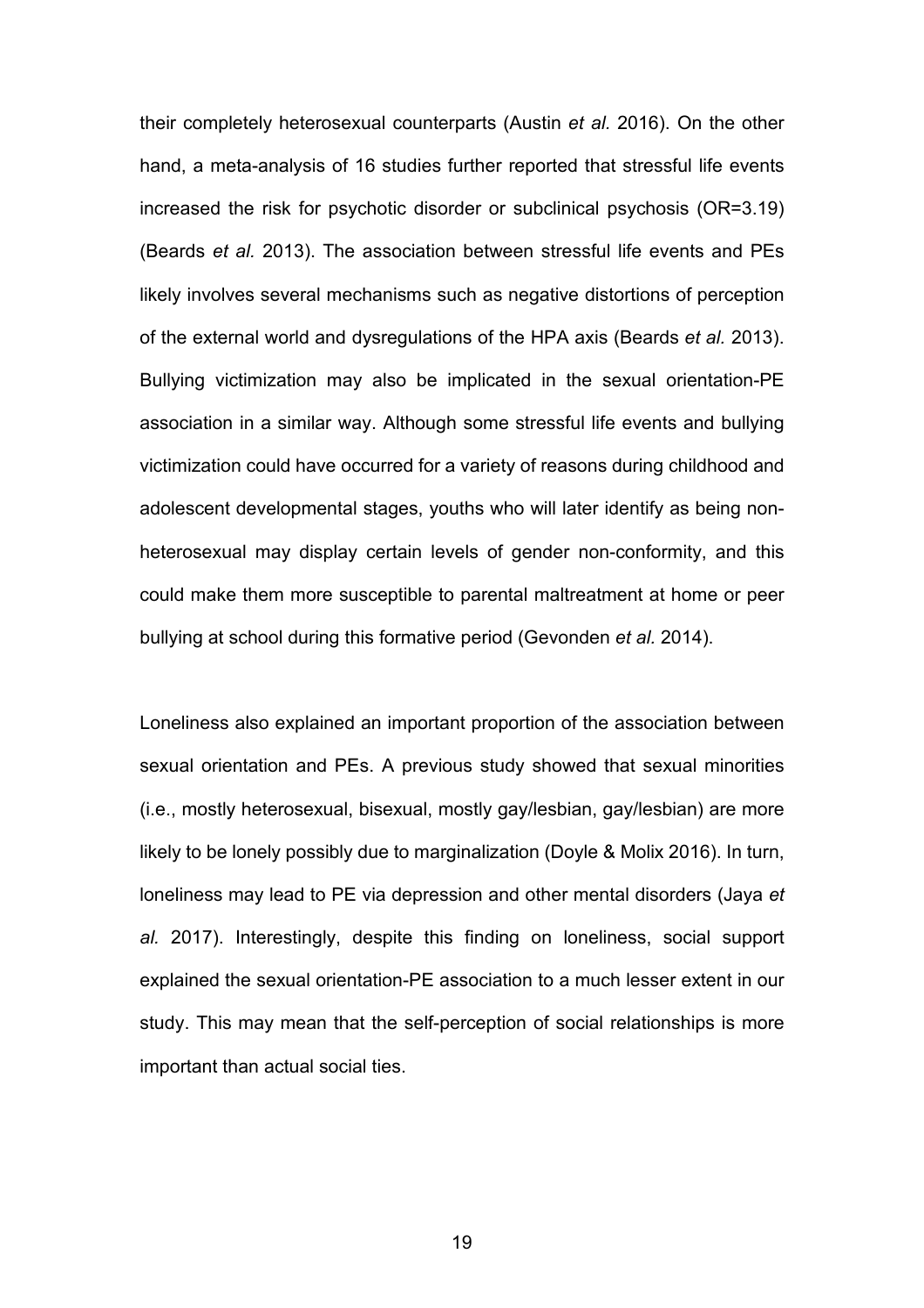Next, a variety of psychopathology including BPD, CMDs and PTSD has been reported to be more common in non-heterosexual individuals, and this may be due to factors such as chronic environmental invalidation (e.g., negation of emotions, dismissal of cognitive experiences) and disruptions in identity formation (Reuter *et al.* 2016). On the other hand, PEs are known to be highly prevalent among those with BPD and other psychiatric conditions (Niemantsverdriet *et al.* 2017). Moreover, an important proportion of nonheterosexual individuals are affected by sleep disorders (Chen & Shiu 2017), and sleep problems have been reported to induce PEs (Koyanagi & Stickley 2015). Furthermore, perceived stress is highly frequent in sexual minorities (Krueger *et al.* 2018), and the association between perceived stress and PEs may involve chronic hyperactivity of the HPA axis (DeVylder *et al.* 2016). However, it is also important to note that the mediators identified in our study may be operating at multiple levels of the causal pathway. For example, nonheterosexual orientation may lead to increased levels of perceived stress (Krueger *et al.* 2018), while this in turn, may increase risk for sleep problems (Charles *et al.* 2011) and a variety of mental disorders (Bergdahl & Bergdahl 2002), which could lead to the emergence of PEs (Varghese *et al.* 2011; Reeve *et al.* 2018). Finally, it is possible that other factors which were not measured in our study may be implicated in the sexual orientation-PE relationship, and these may include factors such as cortisol levels (Collip *et al.* 2011) and sexually transmitted diseases (Alciati *et al.* 2001; Fenton *et al.* 2005).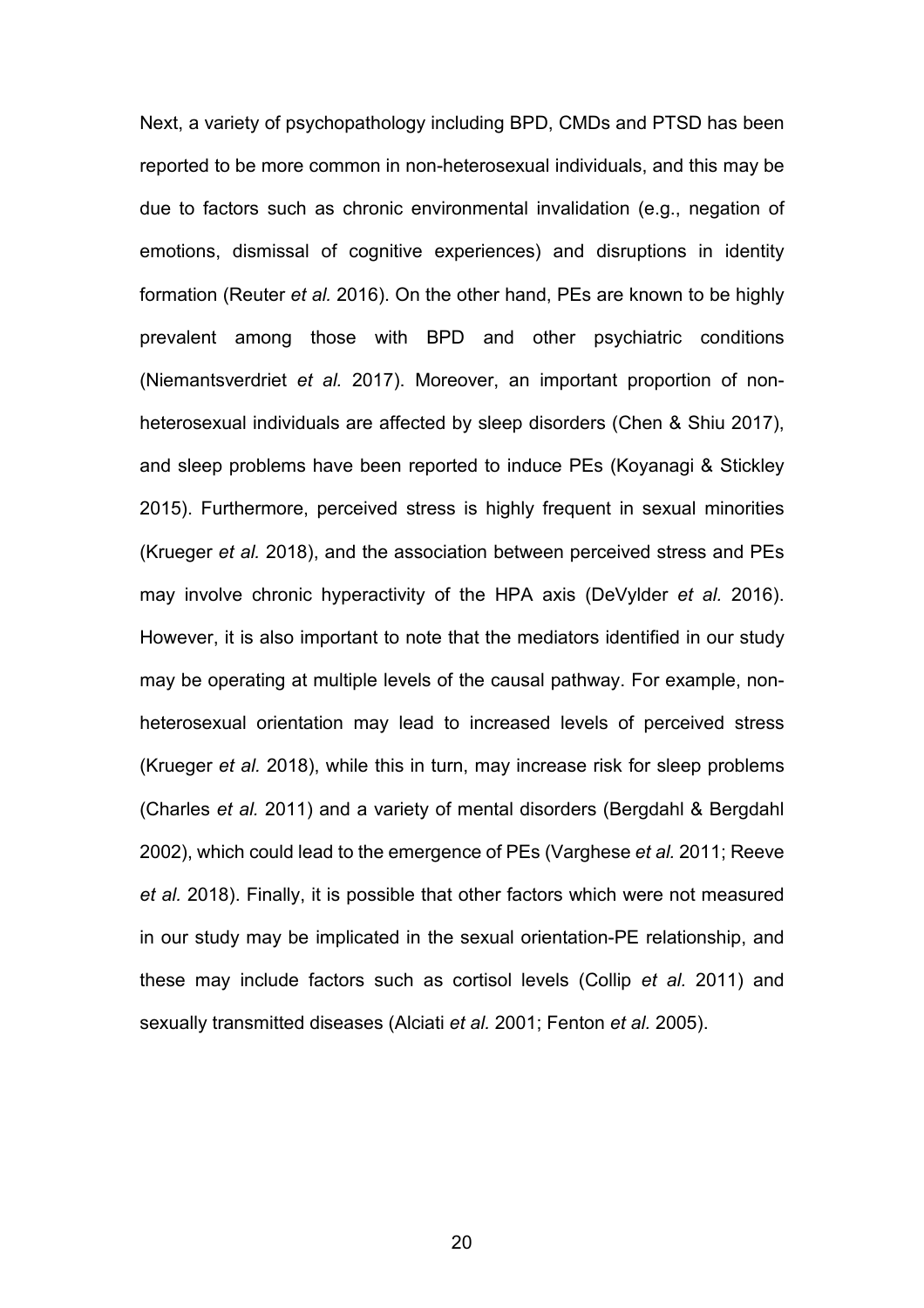#### *Clinical implications and directions for future research*

The results of our study showed that PEs in non-heterosexual individuals are likely to be explained, at least in part, by psychosocial factors (e.g., loneliness, stressful life events, bullying victimization) and mental health conditions (e.g., BPD traits, CMDs, PTSD). Clinicians should be aware that these conditions are more common among non-heterosexuals and that these may be underlying factors for PEs. Taken together, our findings highlight the importance of the social context in the sexual orientation-PE relationship. These findings also underline the need for new programs aiming at the improvement of the health, safety and well-being of sexual minorities. In addition, lack of acceptance of non-heterosexual individuals may have considerable effects on their health and well-being, and this should be the focus of collective efforts in the future. Finally, further studies that investigate the underlying mechanisms that lead to stronger associations between sexual orientation and certain types of PE are warranted.

#### *Limitations*

First, in order to achieve a sample of individuals without clinical psychosis, we used a conservative approach of excluding not only individuals with a definitive psychosis diagnosis but also people with probable psychosis. However, it is possible that some individuals with probable psychosis did not have clinical psychosis, and thus, some individuals without clinical psychosis could have been excluded. Second, the design of this study was cross-sectional, and it was thus not possible to determine causality or temporality in the sexual orientation-PE relationship. Relatedly, mediation and confounding have been found to be identical statistically and distinguished only on conceptual grounds in the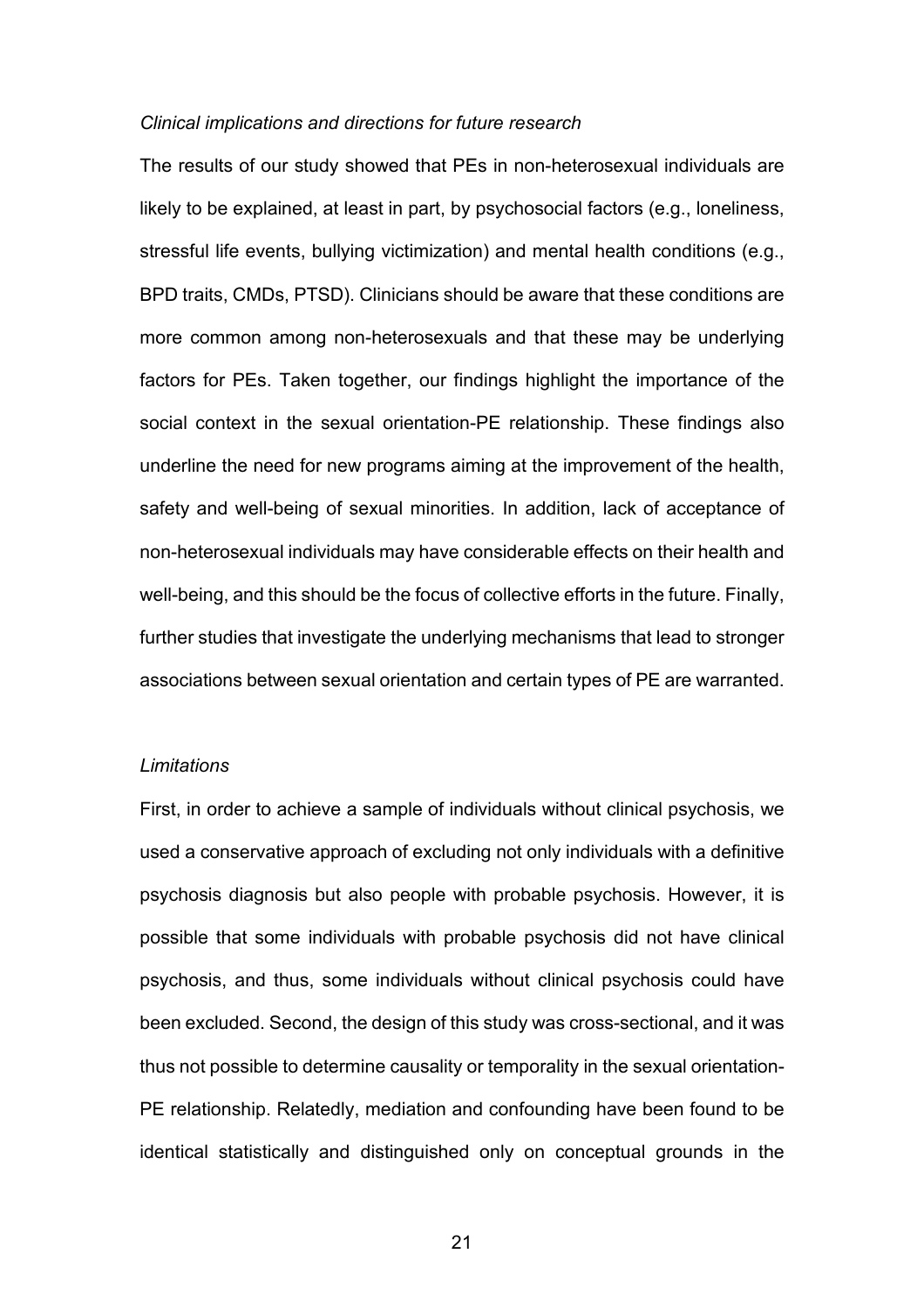context of ordinary least squares regression (MacKinnon *et al.* 2000). While many of the mediating variables assessed in this study can be conceptualized as mediators, it is not possible to determine whether the attenuation in the ORs after the inclusion of the mediating variable is due to mediation or confounding in our cross-sectional study. Nonetheless, given that the influential factors in the association between sexual orientation and PE are largely unknown, we believe that our study provides an important platform for future longitudinal studies to provide more concrete evidence for the establishment of causality.

#### *Conclusion*

Our findings suggest that there is a positive relationship between nonheterosexual orientation and PEs in the general population in England, and that underlying mechanisms may involve other mental health conditions as well as psychosocial factors. Further studies with a longitudinal design are warranted to understand in more detail, how these factors are implicated in the association between sexual orientation and PEs.

#### **Acknowledgements**

We would like to thank the National Center for Social Research and the University of Leicester who were the Principal Investigators of this survey. In addition, we would also like to thank the UK Data Archive, the National Center for Social Research, and other relevant bodies for making these data publicly available. They bear no responsibility for this analysis or interpretation of this publicly available dataset.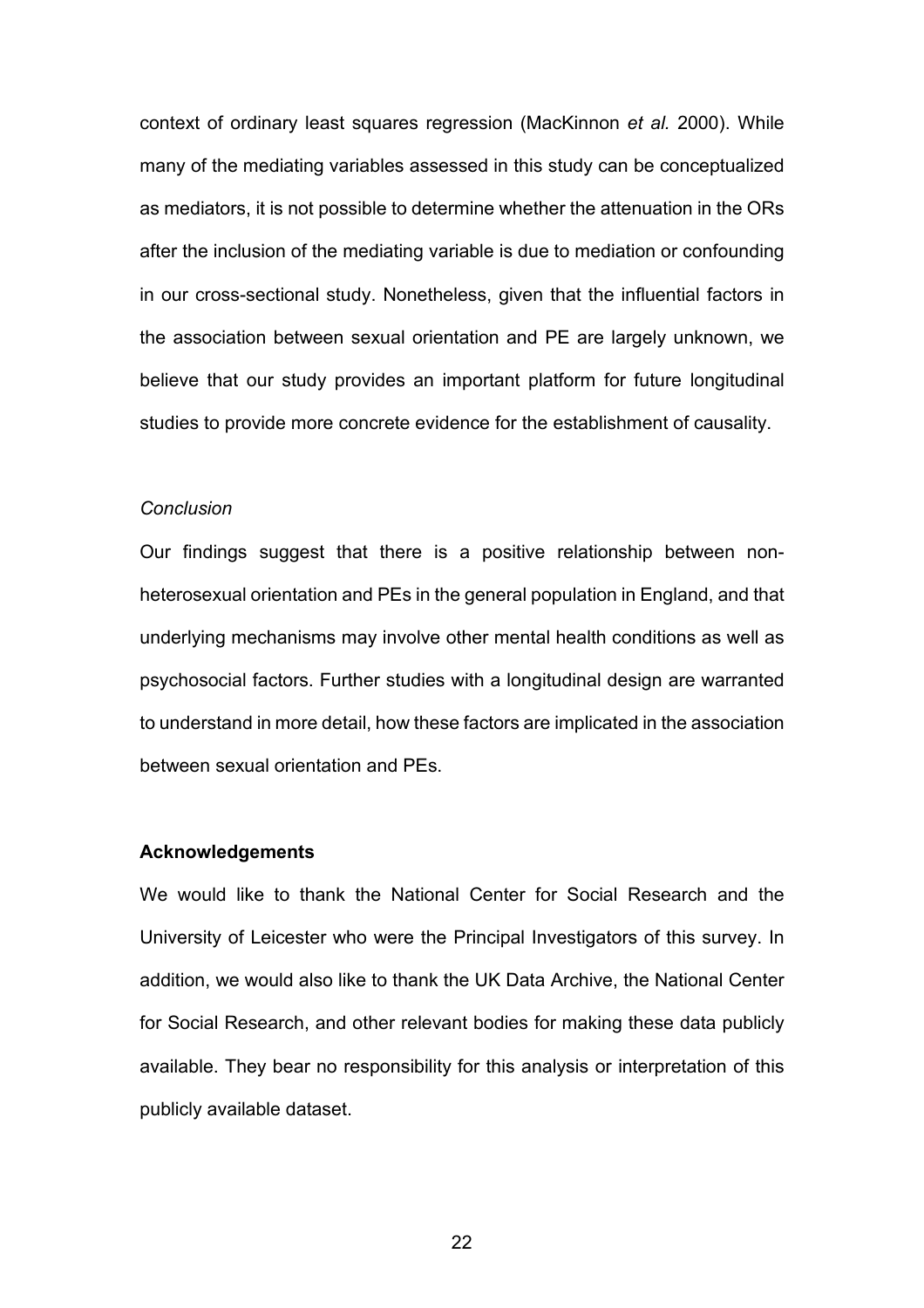# **Availability of Data and Materials**

The dataset on which the present study was based is publicly available to all interested researchers but they must make a formal request to the UK data service data repository (https://www.ukdataservice.ac.uk/) where the dataset is stored.

# **Conflict of Interest**

None.

# **Financial Support**

This research received no specific grant from any funding agency, commercial or not-for-profit sectors.

# **Contributors**

Louis Jacob and Ai Koyanagi designed the study, managed the literature search, undertook the statistical analysis, and wrote the first draft of the manuscript. Lee Smith, Daragh McDermott, Josep Maria Haro, and Andrew Stickley contributed to the design of the study and the intellectual content. All authors contributed to and have approved the final manuscript.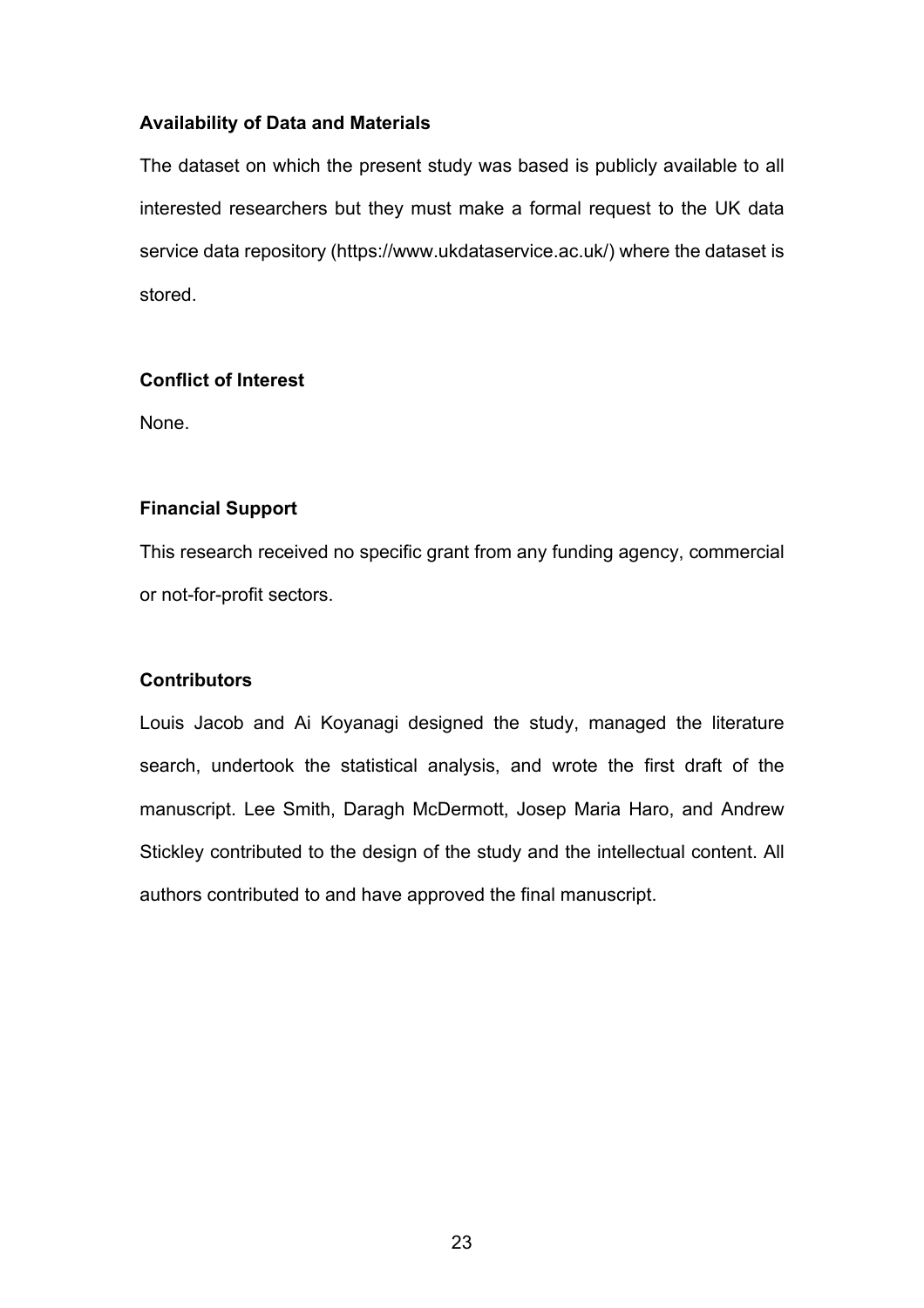#### **References**

**Alciati A, Fusi A, D'Arminio Monforte A, Coen M, Ferri A, Mellado C** (2001). New-onset delusions and hallucinations in patients infected with HIV. *Journal of psychiatry & neuroscience: JPN* **26**, 229–234.

**Alsawy S, Wood L, Taylor PJ, Morrison AP** (2015). Psychotic experiences and PTSD: exploring associations in a population survey. *Psychological Medicine* **45**, 2849–2859.

**Austin SB, Rosario M, McLaughlin KA, Roberts AL, Gordon AR, Sarda V, Missmer S, Anatale-Tardiff L, Scherer EA** (2016). Sexual orientation and diurnal cortisol patterns in a cohort of U.S. young adults. *Psychoneuroendocrinology* **69**, 197–208.

**Bauermeister JA, Meanley S, Hickok A, Pingel E, VanHemert W, Loveluck J** (2014). Sexuality-related work discrimination and its association with the health of sexual minority emerging and young adult men in the Detroit Metro Area. *Sexuality research & social policy : journal of NSRC : SR & SP* **11**, 1–10.

**Beards S, Gayer-Anderson C, Borges S, Dewey ME, Fisher HL, Morgan C** (2013). Life Events and Psychosis: A Review and Meta-analysis. *Schizophrenia Bulletin* **39**, 740–747.

**Bergdahl J, Bergdahl M** (2002). Perceived stress in adults: Prevalence and association of depression, anxiety and medication in a Swedish population. *Stress and Health: Journal of the International Society for the Investigation of Stress* **18**, 235–241.

**Berlan ED, Corliss HL, Field AE, Goodman E, Austin SB** (2010). Sexual orientation and bullying among adolescents in the growing up today study. *The*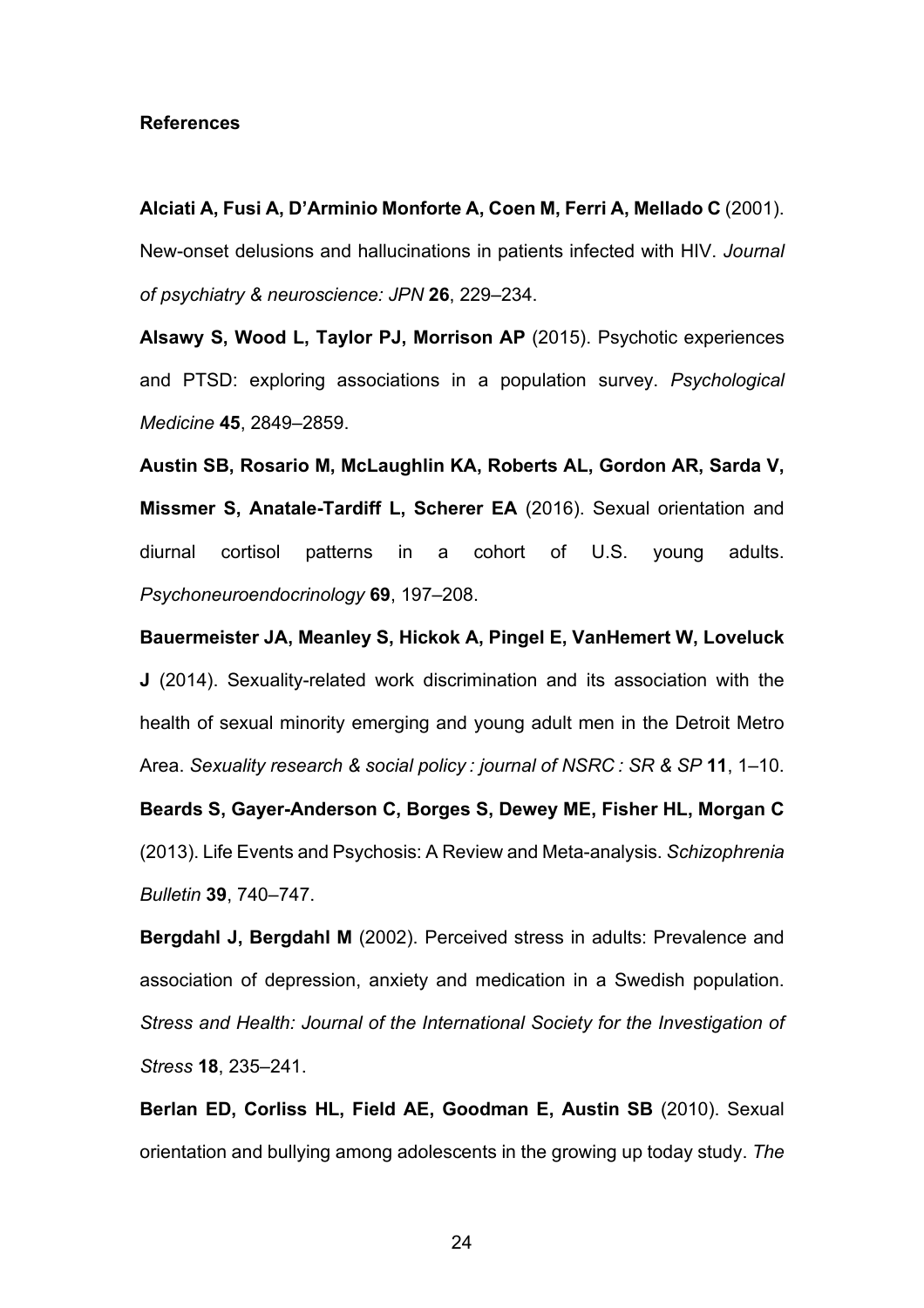*Journal of Adolescent Health: Official Publication of the Society for Adolescent Medicine* **46**, 366–371.

**Bolton S-L, Sareen J** (2011). Sexual orientation and its relation to mental disorders and suicide attempts: findings from a nationally representative sample. *Canadian Journal of Psychiatry. Revue Canadienne De Psychiatrie* **56**, 35–43.

**Breen R, Karlson KB, Holm A** (2013). Total, Direct, and Indirect Effects in Logit and Probit Models. *Sociological Methods & Research* **42**, 164–191.

**Catone G, Marwaha S, Kuipers E, Lennox B, Freeman D, Bebbington P, Broome M** (2015). Bullying victimisation and risk of psychotic phenomena: analyses of British national survey data. *The Lancet Psychiatry* **2**, 618–624.

**Chabrol H, Niezborala M, Chastan E, de Leon J** (2005). Comparison of the Heavy Smoking Index and of the Fagerstrom Test for Nicotine Dependence in a sample of 749 cigarette smokers. *Addictive Behaviors* **30**, 1474–1477.

**Chakraborty A, McManus S, Brugha TS, Bebbington P, King M** (2011). Mental health of the non-heterosexual population of England. *The British Journal of Psychiatry* **198**, 143–148.

**Charles LE, Slaven JE, Mnatsakanova A, Ma C, Violanti JM, Fekedulegn D, Andrew ME, Vila BJ, Burchfiel CM** (2011). Association of Perceived Stress with Sleep Duration and Sleep Quality in Police Officers. *International journal of emergency mental health* **13**, 229–241.

**Charlton BM, Gordon AR, Reisner SL, Sarda V, Samnaliev M, Austin SB** (2018). Sexual orientation-related disparities in employment, health insurance, healthcare access and health-related quality of life: a cohort study of US male and female adolescents and young adults. *BMJ Open* **8**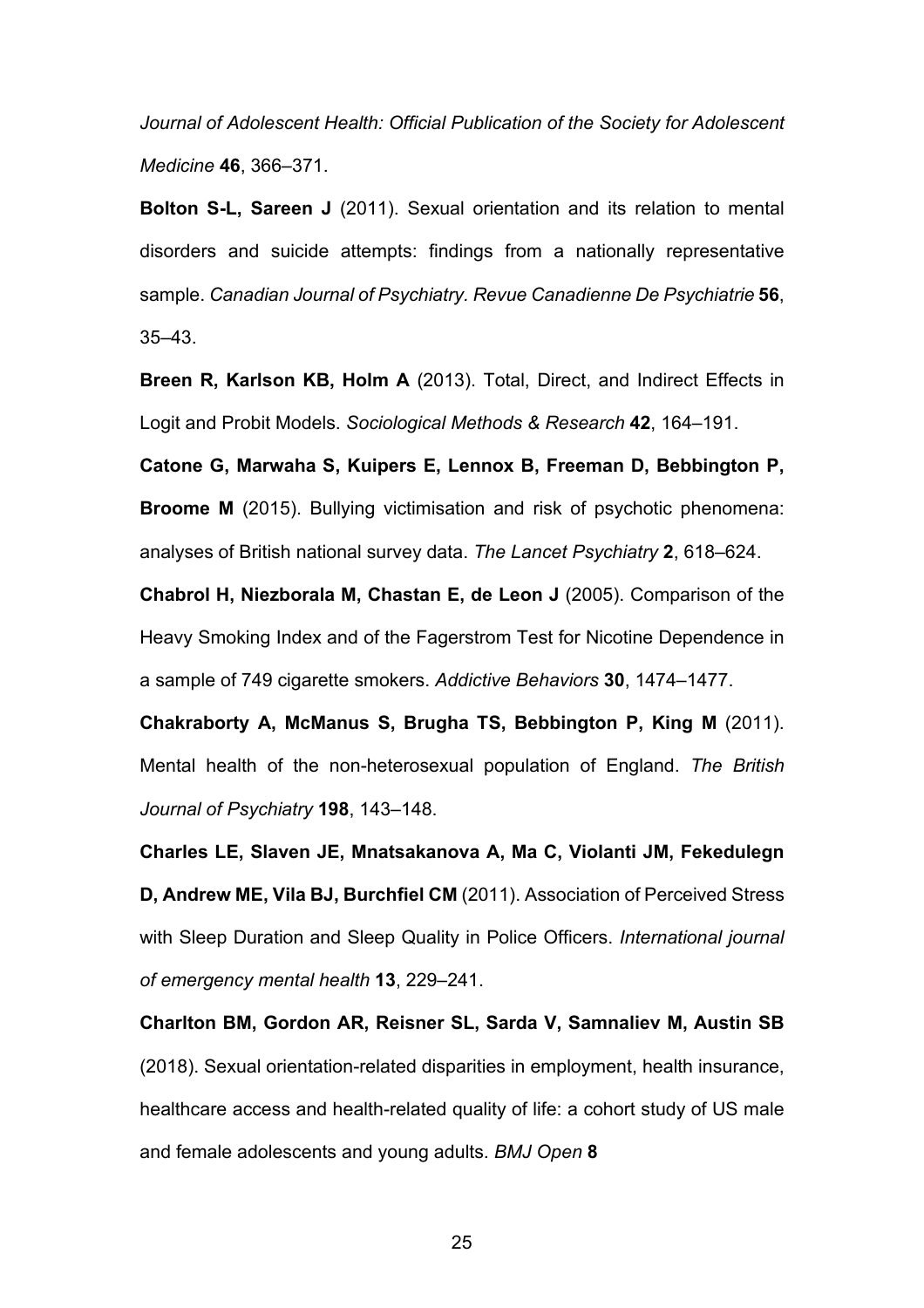**Chen J-H, Shiu C-S** (2017). Sexual Orientation and Sleep in the U.S.: A National Profile. *American Journal of Preventive Medicine* **52**, 433–442.

**Collip D, Nicolson NA, Lardinois M, Lataster T, van Os J, Myin-Germeys I, G.R.O.U.P** (2011). Daily cortisol, stress reactivity and psychotic experiences in individuals at above average genetic risk for psychosis. *Psychological Medicine* **41**, 2305–2315.

**Davies J, Sullivan S, Zammit S** (2018). Adverse life outcomes associated with adolescent psychotic experiences and depressive symptoms. *Social Psychiatry and Psychiatric Epidemiology* **53**, 497–507.

**DeVylder JE, Cogburn C, Oh HY, Anglin D, Smith ME, Sharpe T, Jun H-J, Schiffman J, Lukens E, Link B** (2017). Psychotic Experiences in the Context of Police Victimization: Data From the Survey of Police-Public Encounters. *Schizophrenia Bulletin* **43**, 993–1001.

**DeVylder JE, Koyanagi A, Unick J, Oh H, Nam B, Stickley A** (2016). Stress Sensitivity and Psychotic Experiences in 39 Low- and Middle-Income Countries. *Schizophrenia Bulletin* **42**, 1353–1362.

**Doyle DM, Molix L** (2016). Disparities in Social Health by Sexual Orientation and the Etiologic Role of Self-Reported Discrimination. *Archives of Sexual Behavior* **45**, 1317–1327.

**Feizi A, Aliyari R, Roohafza H** (2012). Association of Perceived Stress with Stressful Life Events, Lifestyle and Sociodemographic Factors: A Large-Scale Community-Based Study Using Logistic Quantile Regression. *Computational and Mathematical Methods in Medicine* **2012**

**Fenton KA, Mercer CH, Johnson AM, Byron CL, McManus S, Erens B, Copas AJ, Nanchahal K, Macdowall W, Wellings K** (2005). Reported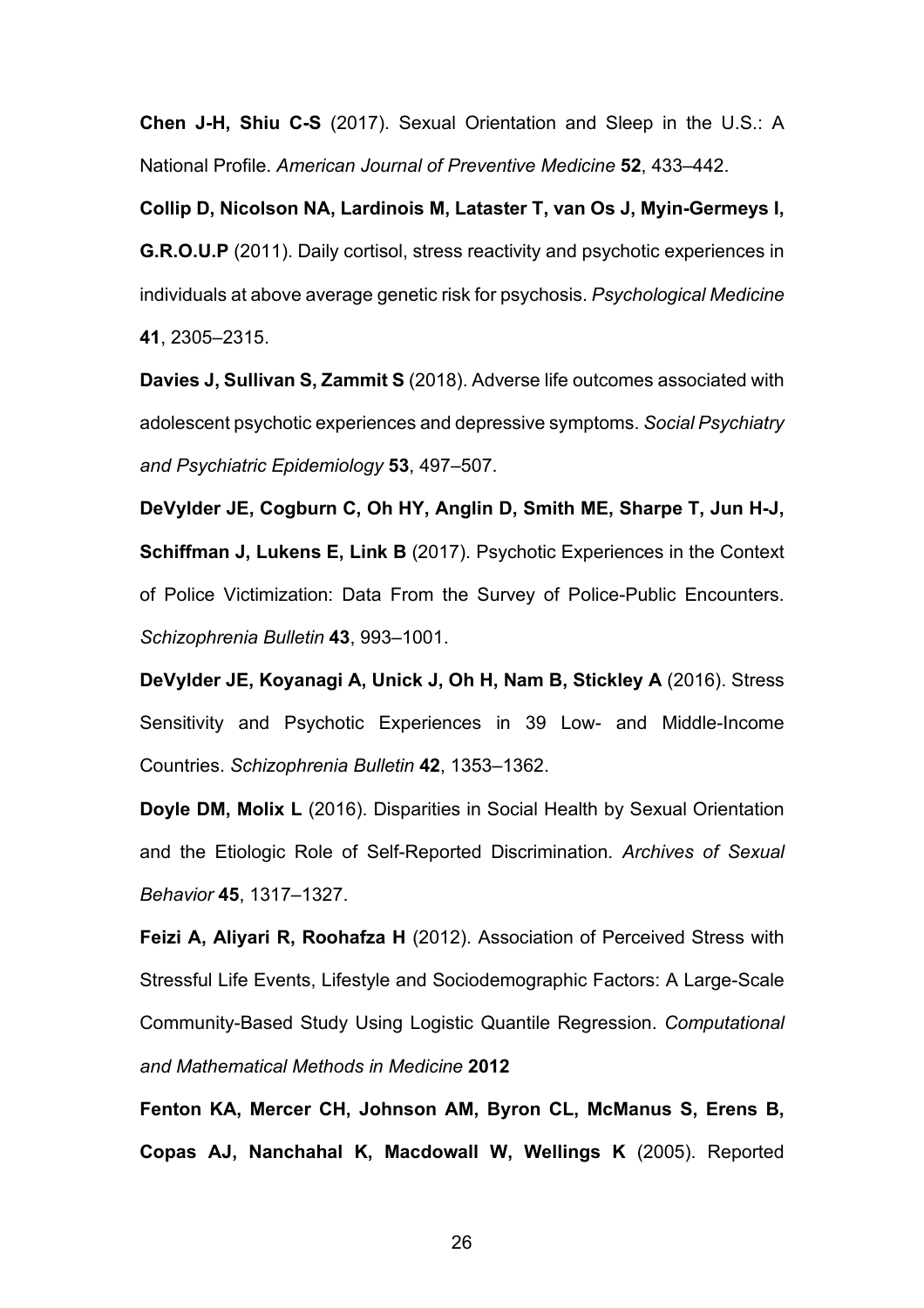Sexually Transmitted Disease Clinic Attendance and Sexually Transmitted Infections in Britain: Prevalence, Risk Factors, and Proportionate Population Burden. *The Journal of Infectious Diseases* **191**, S127–S138.

**Gage SH, Hickman M, Heron J, Munafò MR, Lewis G, Macleod J, Zammit S** (2014). Associations of cannabis and cigarette use with psychotic experiences at age 18: findings from the Avon Longitudinal Study of Parents and Children. *Psychological Medicine* **44**, 3435–3444.

**Geary RS, Tanton C, Erens B, Clifton S, Prah P, Wellings K, Mitchell KR, Datta J, Gravningen K, Fuller E, Johnson AM, Sonnenberg P, Mercer CH** (2018). Sexual identity, attraction and behaviour in Britain: The implications of using different dimensions of sexual orientation to estimate the size of sexual minority populations and inform public health interventions. *PLoS ONE* **13**

**Gevonden MJ, Selten JP, Myin-Germeys I, Graaf R de, Have M ten, Dorsselaer S van, Os J van, Veling W** (2014). Sexual minority status and psychotic symptoms: findings from the Netherlands Mental Health Survey and Incidence Studies (NEMESIS). *Psychological Medicine* **44**, 421–433.

**Hagger-Johnson G, Taibjee R, Semlyen J, Fitchie I, Fish J, Meads C, Varney J** (2013). Sexual orientation identity in relation to smoking history and alcohol use at age 18/19: cross-sectional associations from the Longitudinal Study of Young People in England (LSYPE). *BMJ Open* **3**, e002810.

**Jacob L, Haro JM, Koyanagi A** (2018a). Association between intelligence quotient and violence perpetration in the English general population. *Psychological Medicine*, 1–8.

**Jacob L, Haro JM, Koyanagi A** (2018b). The association between problem gambling and psychotic experiences: Findings from the Adult Psychiatric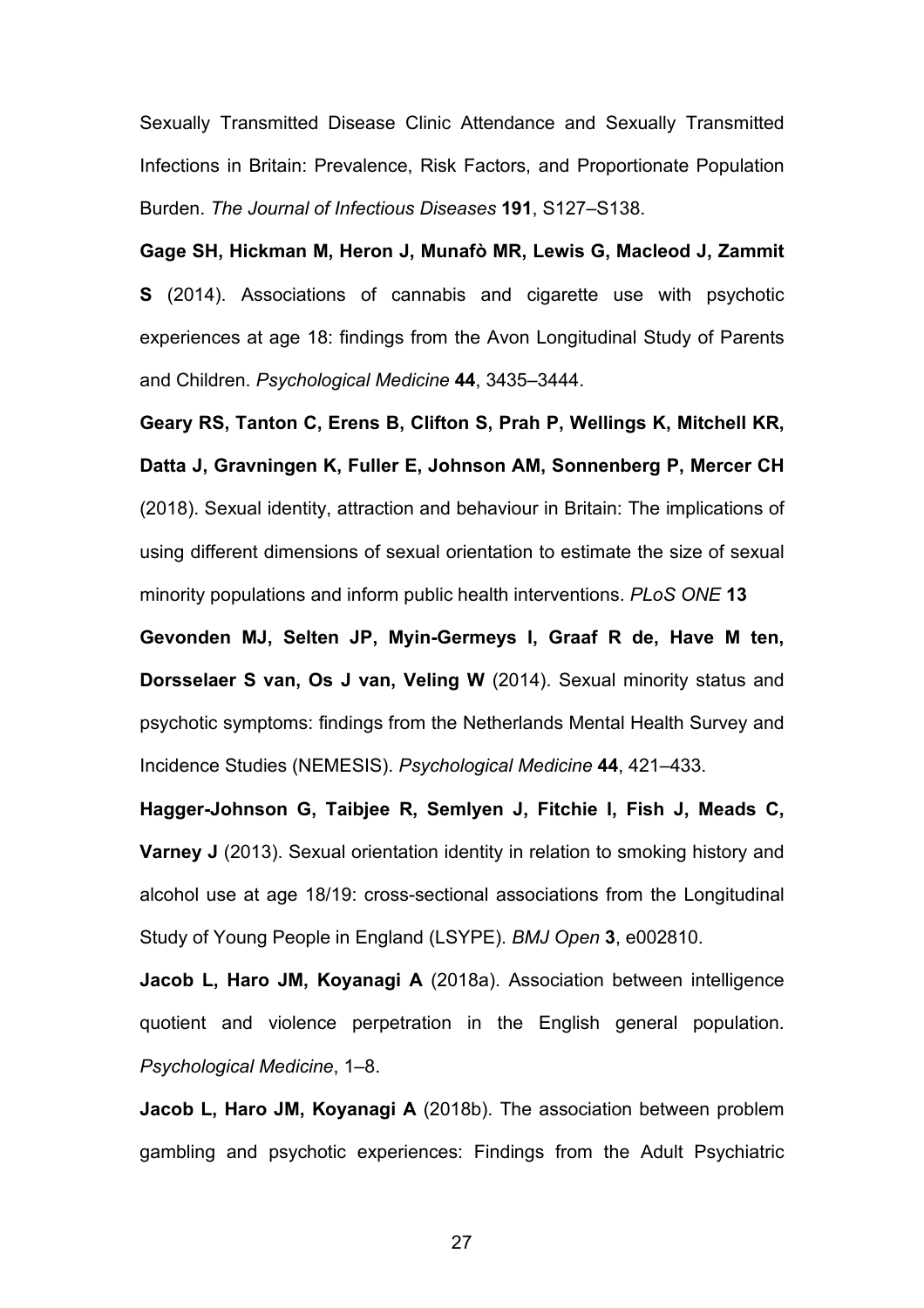Morbidity Survey 2007. *Schizophrenia Research* **201**, 79–84.

**Jacob L, Haro JM, Koyanagi A** (2019). The association of religiosity with suicidal ideation and suicide attempts in the United Kingdom. *Acta Psychiatrica Scandinavica* **139**, 164–173.

**Jaya ES, Hillmann TE, Reininger KM, Gollwitzer A, Lincoln TM** (2017). Loneliness and Psychotic Symptoms: The Mediating Role of Depression. *Cognitive Therapy and Research* **41**, 106–116.

**Jenkins R, Meltzer H, Bebbington P, Brugha T, Farrell M, McManus S, Singleton N** (2009). The British Mental Health Survey Programme: achievements and latest findings. *Social Psychiatry and Psychiatric Epidemiology* **44**, 899–904.

**Kaymaz N, Drukker M, Lieb R, Wittchen H-U, Werbeloff N, Weiser M, Lataster T, van Os J** (2012). Do subthreshold psychotic experiences predict clinical outcomes in unselected non-help-seeking population-based samples? A systematic review and meta-analysis, enriched with new results. *Psychological Medicine* **42**, 2239–2253.

**Kelleher I, Ramsay H, DeVylder J** (2017). Psychotic experiences and suicide attempt risk in common mental disorders and borderline personality disorder. *Acta Psychiatrica Scandinavica* **135**, 212–218.

**Koyanagi A, Stickley A** (2015). The Association between Sleep Problems and Psychotic Symptoms in the General Population: A Global Perspective. *Sleep* **38**, 1875–1885.

**Krueger EA, Meyer IH, Upchurch DM** (2018). Sexual Orientation Group Differences in Perceived Stress and Depressive Symptoms Among Young Adults in the United States. *LGBT Health* **5**, 242–249.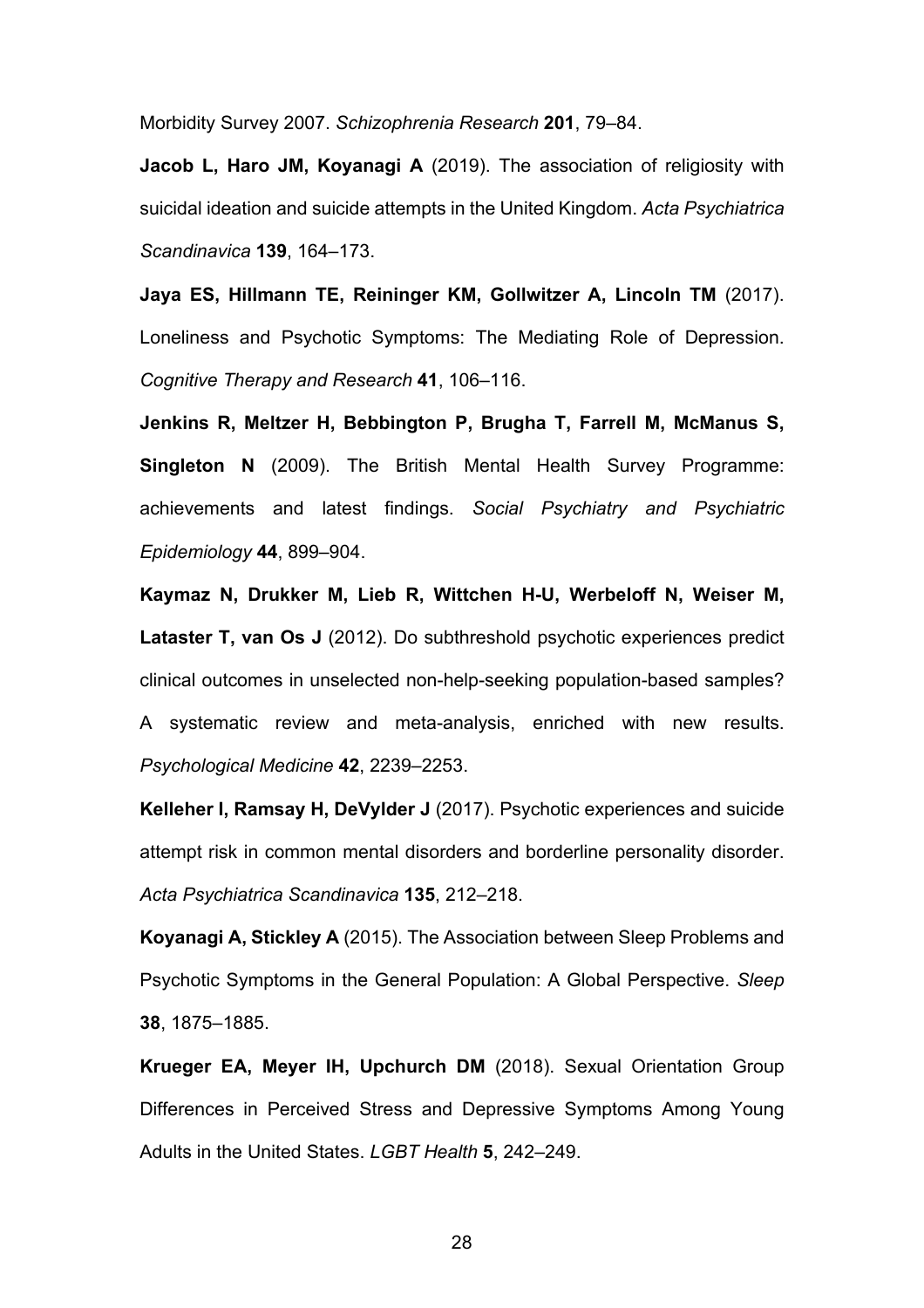**Lindström M, Axelsson J, Modén B, Rosvall M** (2014). Sexual orientation, social capital and daily tobacco smoking: a population-based study. *BMC Public Health* **14**, 565.

**Linscott RJ, van Os J** (2013). An updated and conservative systematic review and meta-analysis of epidemiological evidence on psychotic experiences in children and adults: on the pathway from proneness to persistence to dimensional expression across mental disorders. *Psychological Medicine* **43**, 1133–1149.

**Lunn MR, Cui W, Zack MM, Thompson WW, Blank MB, Yehia BR** (2017). Sociodemographic Characteristics and Health Outcomes Among Lesbian, Gay, and Bisexual U.S. Adults Using Healthy People 2020 Leading Health Indicators. *LGBT Health* **4**, 283–294.

**MacKinnon DP, Krull JL, Lockwood CM** (2000). Equivalence of the Mediation, Confounding and Suppression Effect. *Prevention science : the official journal of the Society for Prevention Research* **1**, 173.

**McGrath JJ, Saha S, Al-Hamzawi A, Alonso J, Bromet EJ, Bruffaerts R, Caldas-de-Almeida JM, Chiu WT, de Jonge P, Fayyad J, Florescu S, Gureje O, Haro JM, Hu C, Kovess-Masfety V, Lepine JP, Lim CW, Mora MEM, Navarro-Mateu F, Ochoa S, Sampson N, Scott K, Viana MC, Kessler RC** (2015). Psychotic experiences in the general population: a cross-national analysis based on 31,261 respondents from 18 countries. *JAMA psychiatry* **72**, 697–705.

**McManus S, Meltzer H, Brugha T, Bebbington P, Jenkins R** (2009). *Adult Psychiatric Morbidity in England, 2007: Results of a Household Survey.* The NHS Information Centre for Health and Social Care: London.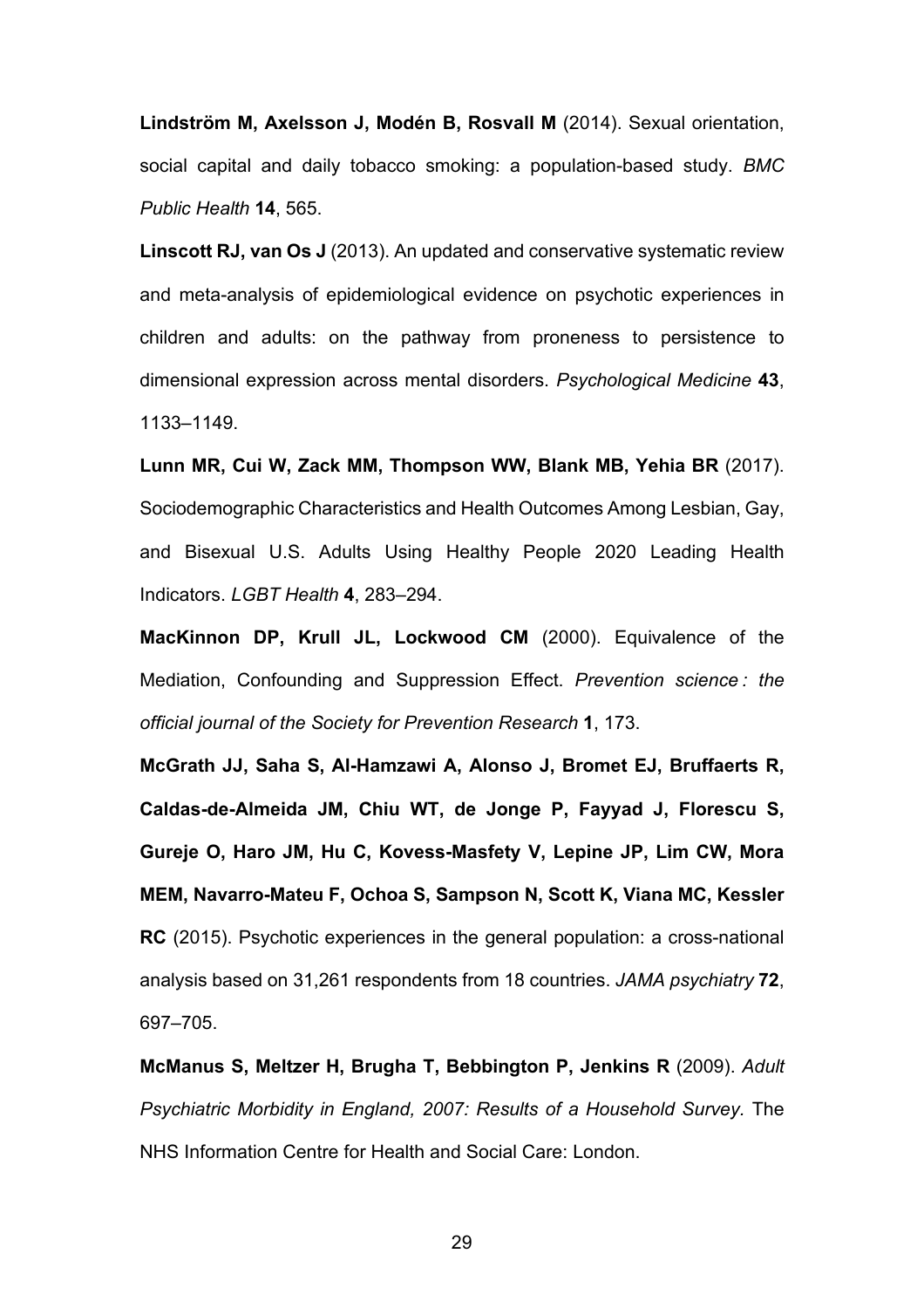**McNamara MC, Ng H** (2016). Best practices in LGBT care: A guide for primary care physicians. *Cleveland Clinic Journal of Medicine* **83**, 531–541.

**Mollborn S, Everett B** (2015). Understanding the Educational Attainment of Sexual Minority Women and Men\*. *Research in social stratification and mobility* **41**, 40–55.

**Moreno C, Nuevo R, Chatterji S, Verdes E, Arango C, Ayuso-Mateos JL** (2013). Psychotic symptoms are associated with physical health problems independently of a mental disorder diagnosis: results from the WHO World Health Survey. *World Psychiatry* **12**, 251–257.

**Niemantsverdriet MBA, Slotema CW, Blom JD, Franken IH, Hoek HW, Sommer IEC, Gaag M van der** (2017). Hallucinations in borderline personality disorder: Prevalence, characteristics and associations with comorbid symptoms and disorders. *Scientific Reports* **7**, 13920.

**Oh H, Koyanagi A, Kelleher I, DeVylder J** (2018). Psychotic experiences and disability: Findings from the Collaborative Psychiatric Epidemiology Surveys. *Schizophrenia Research* **193**, 343–347.

**Pakula B, Shoveller JA** (2013). Sexual orientation and self-reported mood disorder diagnosis among Canadian adults. *BMC Public Health* **13**, 209.

**Reeve S, Emsley R, Sheaves B, Freeman D** (2018). Disrupting Sleep: The Effects of Sleep Loss on Psychotic Experiences Tested in an Experimental Study With Mediation Analysis. *Schizophrenia Bulletin* **44**, 662–671.

**Reuter TR, Sharp C, Kalpakci AH, Choi HJ, Temple JR** (2016). Sexual Orientation and Borderline Personality Disorder Features in a Community Sample of Adolescents. *Journal of Personality Disorders* **30**, 694–707.

**Roberts AL, Austin SB, Corliss HL, Vandermorris AK, Koenen KC** (2010).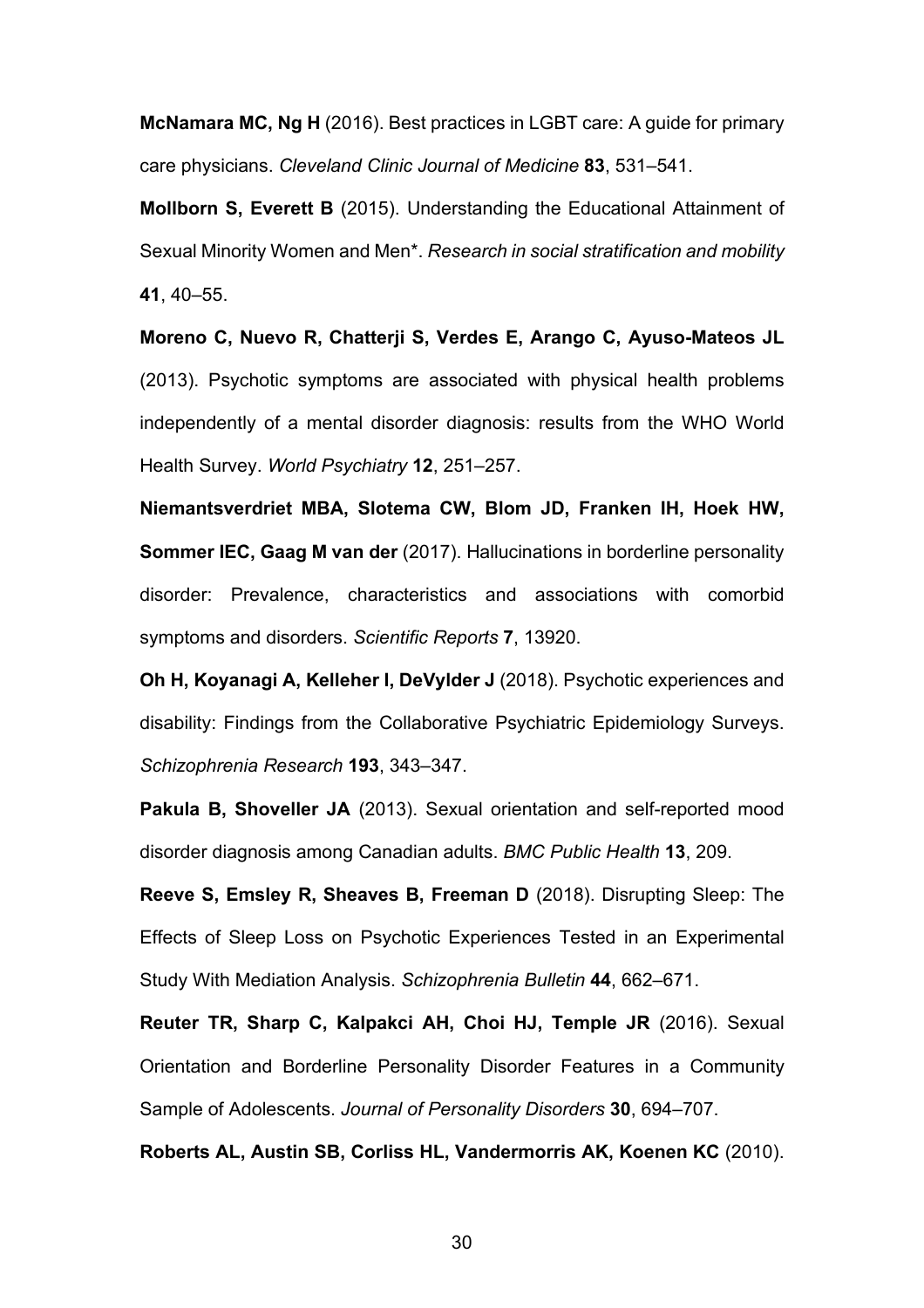Pervasive Trauma Exposure Among US Sexual Orientation Minority Adults and Risk of Posttraumatic Stress Disorder. *American Journal of Public Health* **100**, 2433–2441.

**Sharifi V, Eaton WW, Wu LT, Roth KB, Burchett BM, Mojtabai R** (2015). Psychotic experiences and risk of death in the general population: 24–27 year follow-up of the Epidemiologic Catchment Area study. *The British Journal of Psychiatry* **207**, 30–36.

**Smyth N, Siriwardhana C, Hotopf M, Hatch SL** (2015). Social networks, social support and psychiatric symptoms: social determinants and associations within a multicultural community population. *Social Psychiatry and Psychiatric Epidemiology* **50**, 1111–1120.

**Tien AY, Anthony JC** (1990). Epidemiological analysis of alcohol and drug use as risk factors for psychotic experiences. *The Journal of Nervous and Mental Disease* **178**, 473–480.

**Tomaka J, Thompson S, Palacios R** (2006). The Relation of Social Isolation, Loneliness, and Social Support to Disease Outcomes Among the Elderly. *Journal of Aging and Health* **18**, 359–384.

**Varghese D, Scott J, Welham J, Bor W, Najman J, O'Callaghan M, Williams G, McGrath J** (2011). Psychotic-Like Experiences in Major Depression and Anxiety Disorders: A Population-Based Survey in Young Adults. *Schizophrenia Bulletin* **37**, 389–393.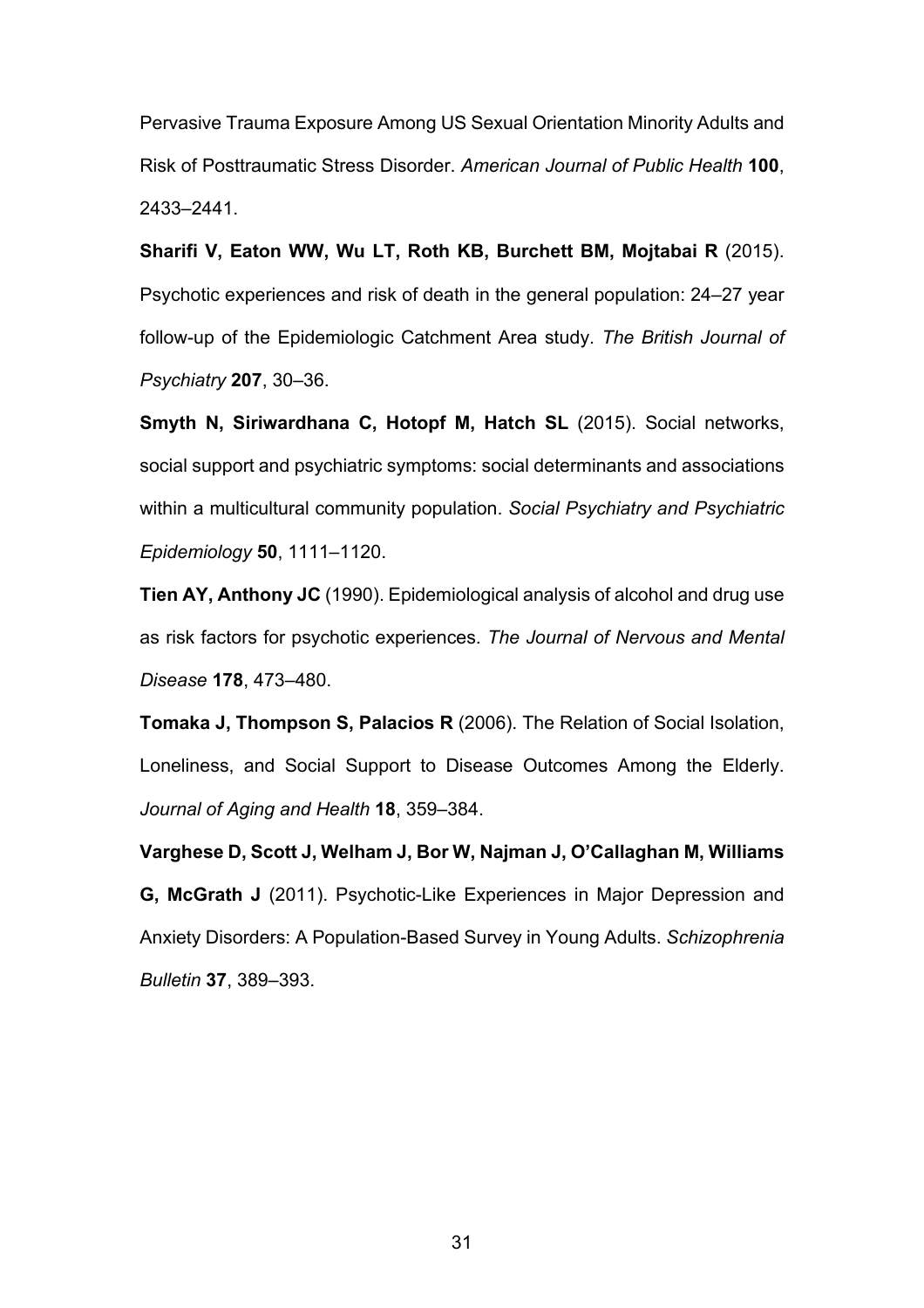## **Tables and Figures**

**Figure 1.** Association between sexual orientation (exposure) and different types of psychotic experience or any psychotic experience (outcomes) estimated by multivariable logistic regression

Abbreviation: OR Odds ratio; CI Confidence interval.

Participants were asked about their sexual orientation, and sexual orientation was dichotomized into heterosexual and non-heterosexual (i.e., mostly/mainly heterosexual, bisexual, mostly/mainly homosexual, entirely/completely homosexual, other).

Models were adjusted for sex, age and ethnicity.

| <b>PSYCHOTIC</b>         |   |                   |
|--------------------------|---|-------------------|
| <b>EXPERIENCE</b>        |   | OR (95% CI)       |
| Any psychotic experience |   | 1.99 (1.34, 2.93) |
| Hypomania/mania          |   | 3.66 (1.47, 9.13) |
| Thought control          |   | 0.87(0.30, 2.48)  |
| Paranoia                 |   | 2.06 (1.17, 3.63) |
| Strange experiences      |   | 2.19 (1.38, 3.46) |
| Auditory hallucinations  |   | 1.70 (0.59, 4.91) |
|                          |   |                   |
|                          |   |                   |
| $\mathbf{.2}$            | 1 | 10                |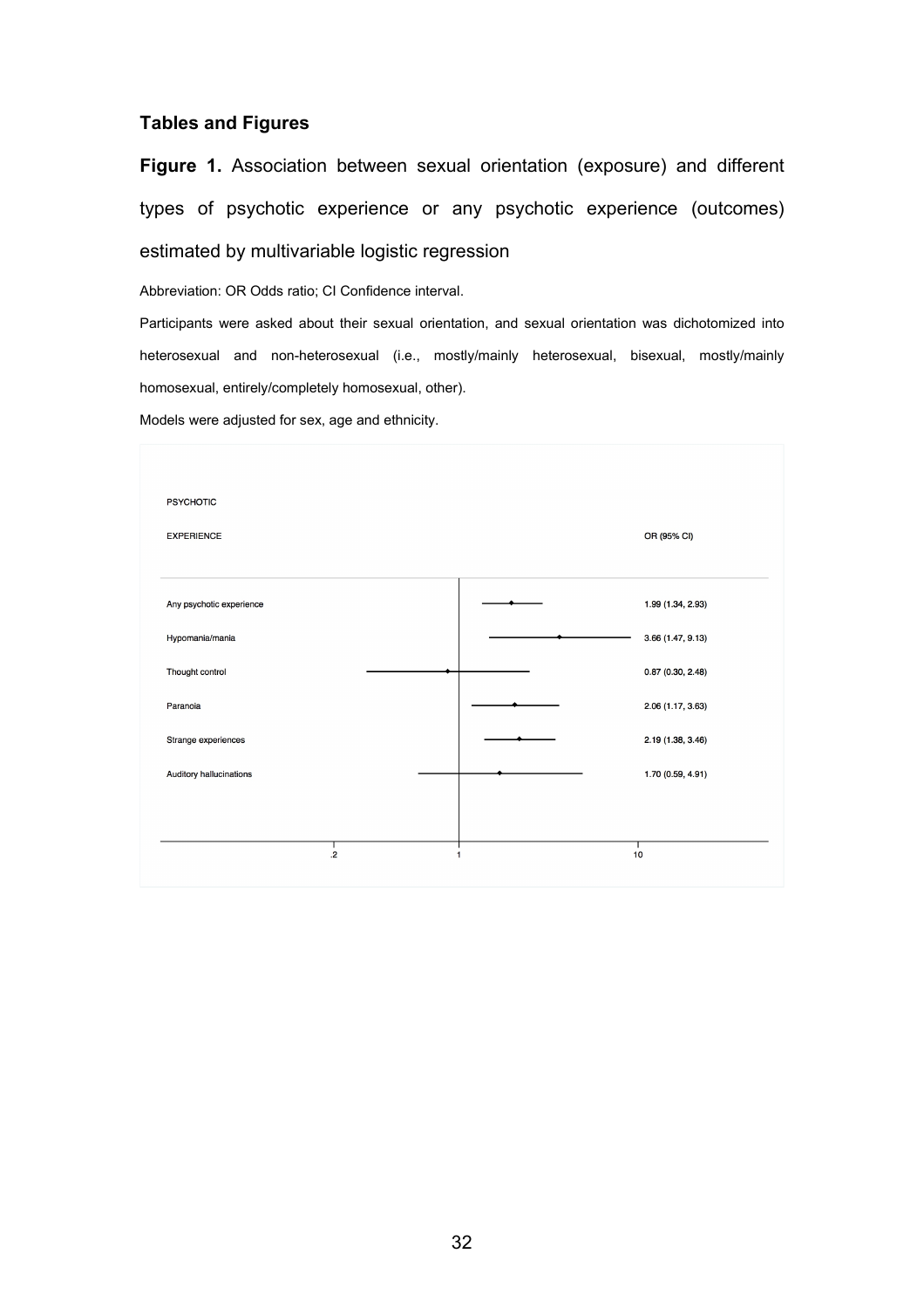|                                                     |                                   |                | Sexual orientation |                      |                             |  |
|-----------------------------------------------------|-----------------------------------|----------------|--------------------|----------------------|-----------------------------|--|
| Characteristics                                     | Category                          | Overall        | Heterosexual       | Non-<br>heterosexual | $P -$<br>value <sup>a</sup> |  |
|                                                     | Male                              | 48.7           | 48.8               | 47.4                 | 0.582                       |  |
| Sex                                                 | Female                            | 51.3           | 51.2               | 52.6                 |                             |  |
| Age (years)                                         | Mean (SD)                         | 46.3<br>(18.5) | 46.7 (18.5)        | 40.7 (17.7)          | < 0.001                     |  |
|                                                     | No                                | 14.7           | 14.2               | 21.6                 | < 0.001                     |  |
| <b>British White</b>                                | Yes                               | 85.3           | 85.8               | 78.4                 |                             |  |
| Marital status                                      | Single/widowed/divorced/separated | 36.9           | 35.7               | 53.8                 | < 0.001                     |  |
|                                                     | Married/cohabiting                | 63.1           | 64.3               | 46.2                 |                             |  |
| Qualification                                       | No                                | 23.7           | 23.8               | 22.4                 | 0.504                       |  |
|                                                     | Yes                               | 76.3           | 76.2               | 77.6                 |                             |  |
|                                                     | No                                | 38.9           | 39.0               | 38.1                 | 0.713                       |  |
| Employment                                          | Yes                               | 61.1           | 61.0               | 61.9                 |                             |  |
|                                                     | Highest                           | 36.0           | 36.1               | 35.4                 | 0.329                       |  |
| Income                                              | Middle                            | 32.6           | 32.8               | 29.8                 |                             |  |
|                                                     | Lowest                            | 31.4           | 31.1               | 34.9                 |                             |  |
| Nicotine                                            | No                                | 97.0           | 97.1               | 95.7                 | 0.102                       |  |
| dependence <sup>b</sup>                             | Yes                               | 3.0            | 2.9                | 4.3                  |                             |  |
| Alcohol                                             | No                                | 92.3           | 92.8               | 85.1                 | < 0.001                     |  |
| dependence <sup>c</sup>                             | Yes                               | 7.7            | 7.2                | 14.9                 |                             |  |
| Cannabis use                                        | No                                | 92.5           | 93.2               | 83.9                 | < 0.001                     |  |
|                                                     | Yes                               | 7.5            | 6.8                | 16.1                 |                             |  |
| Loneliness                                          | No                                | 79.8           | 80.8               | 67.5                 | < 0.001                     |  |
|                                                     | Yes                               | 20.2           | 19.2               | 32.5                 |                             |  |
| Social support <sup>d</sup>                         | Mean (SD)                         | 13.2<br>(1.9)  | 13.2(1.8)          | 12.7(2.4)            | < 0.001                     |  |
| <b>Bullying</b>                                     | No                                | 79.7           | 80.7               | 66.1                 | < 0.001                     |  |
| victimization                                       | Yes                               | 20.3           | 19.3               | 33.9                 |                             |  |
| Perceived stress                                    | No                                | 39.4           | 40.2               | 28.5                 | < 0.001                     |  |
|                                                     | Yes                               | 60.6           | 59.8               | 71.5                 |                             |  |
| Number of<br>stressful life<br>events               | Mean (SD)                         | 3.5<br>(2.4)   | 3.4(2.4)           | 3.9(2.9)             | 0.001                       |  |
| Discrimination<br>due to sexual                     | No                                | 99.5           | 99.9               | 94.3                 | < 0.001                     |  |
| orientation                                         | Yes                               | 0.5            | 0.1                | 5.7                  |                             |  |
| Common mental                                       | No                                | 92.4           | 92.9               | 88.1                 | < 0.001                     |  |
| disorders                                           | Yes                               | 7.6            | 7.1                | 14.0                 |                             |  |
| <b>Borderline</b><br>personality<br>disorder traits | No                                | 96.3           | 97.0               | 88.1                 | < 0.001                     |  |
|                                                     | Yes                               | 3.7            | 3.0                | 11.9                 |                             |  |
| Posttraumatic                                       | No                                | 97.1           | 97.3               | 94.4                 | < 0.001                     |  |
| stress disorder                                     | Yes                               | 2.9            | 2.7                | 5.6                  |                             |  |
| Sleep problems                                      | No                                | 57.9           | 58.6               | 48.3                 | < 0.001                     |  |
|                                                     | Yes                               | 42.1           | 41.4               | 51.7                 |                             |  |

### **Table 1.** Sample characteristics (overall and by sexual orientation)

Participants were asked about their sexual orientation, and sexual orientation was dichotomized into heterosexual and non-heterosexual (i.e., mostly/mainly heterosexual, bisexual, mostly/mainly homosexual, entirely/completely homosexual, other).

<sup>a</sup> P-values were based on Chi-squared tests except for age, social support and the number of stressful life events (t-tests).

 $\phi$  Individuals who do not smoke were included in the category "no nicotine dependence".

c Individuals who do not consume alcohol were included in the category "no alcohol dependence".

d The variable on social support ranged from 0 to 14, with higher scores representing higher levels of social support.